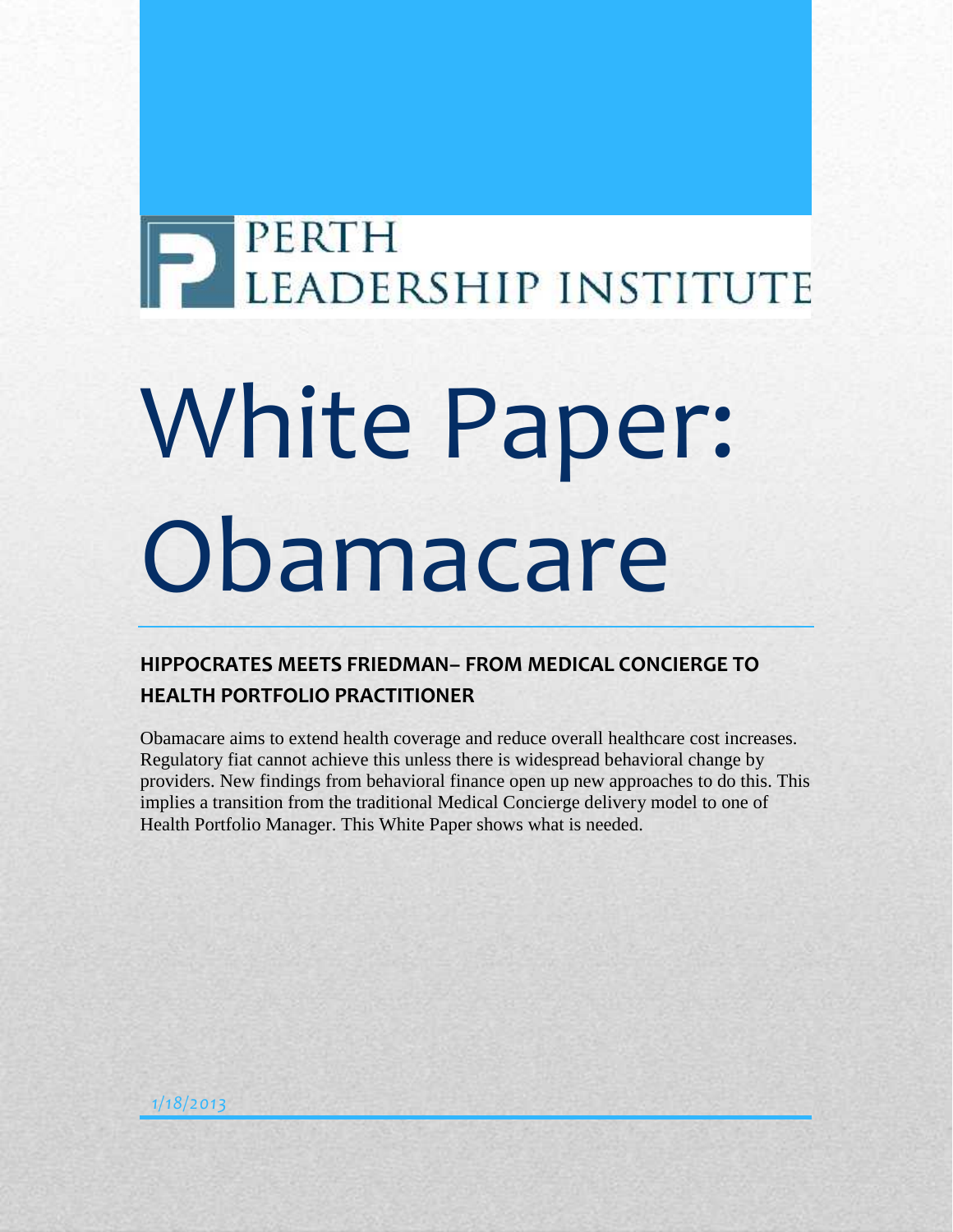# **EXECUTIVE SUMMARY**

# **Behavioral Finance Shows New Ways to Improve Financial Outcomes**

There's a new kid on the block. It's called **behavioral economics and finance** and it gives us a new way to **view our decisions**. All of your decisions are systematically biased due to your own particular



**cognitive biases**. Only problem is you don't know it. You will be **surprised** at how human you really are.....

# **Cognitive Biases Lead Us to Have Distinct Financial Signatures™**



There are nine Financial Signatures™ that result from these biases. These **predict** your financial outcomes, including **wealth for your family and financial performance for your organization**. The vast majority of people don't have financial signatures that create capital. What a surprise…**that probably**

#### **means you**.

# **The Widening Gap between Patient Needs and Healthcare Providers**

The gap between patients and their healthcare providers **is widening**. Partly this is because **medical acumen is declining**. That is occurring partly due to pressures within the healthcare system and partly **due to behavioral responses** by healthcare providers. If you think that's bad news be aware that if nothing changes, **things will get worse, including healthcare costs**.





**Introducing the Health Portfolio Manager Approach** Things can be **changed**. We must move to a **new model of healthcare delivery**. From individual to social, medical to health, cure to prevention and other changes. But it's going to take **training and behavioral change** for all **roles and levels** within the

healthcare system. **Can healthcare providers make this leap?**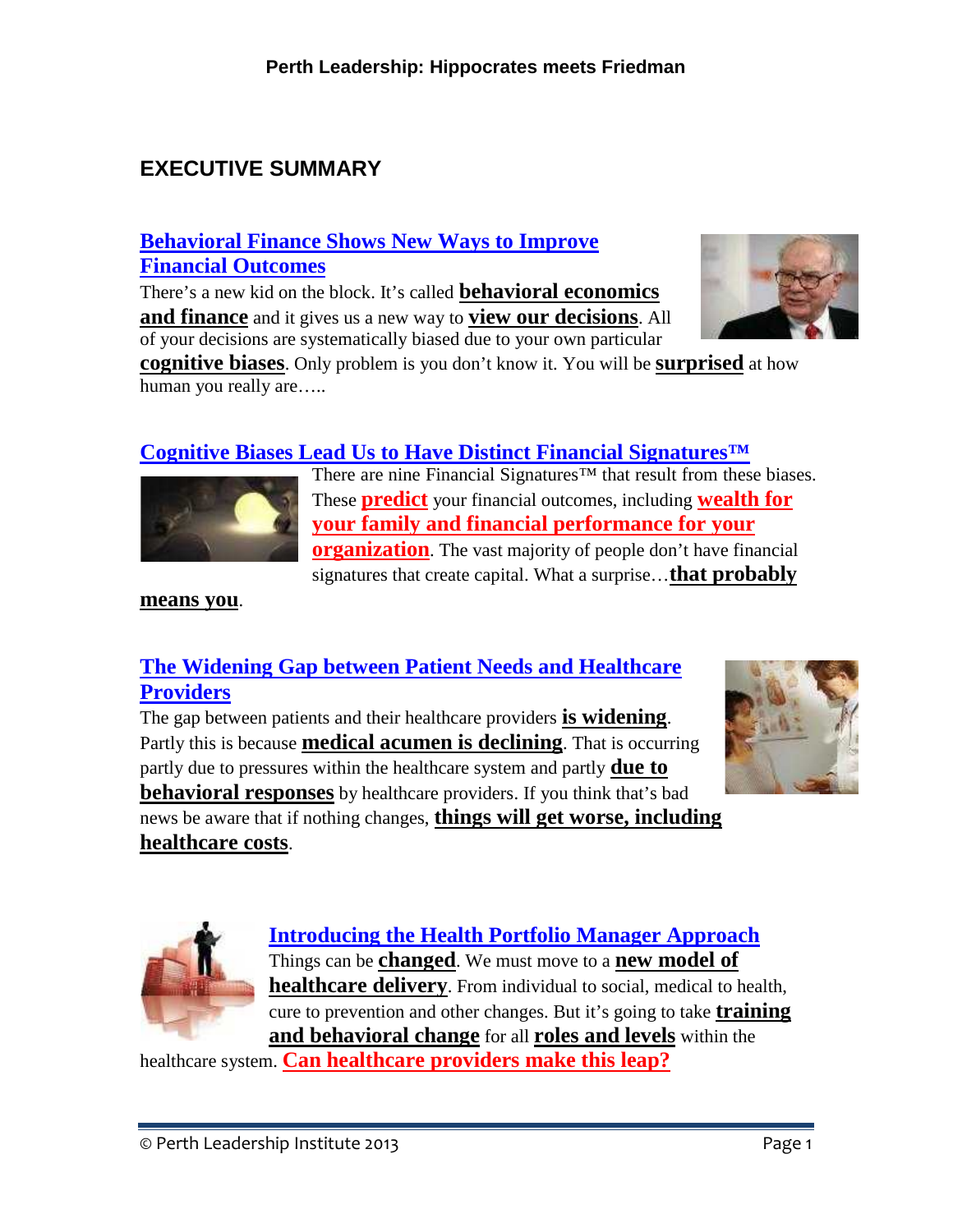# **Table of Contents**

| FROM MEDICAL CONCIERGE TO HEALTHCARE PORTFOLIO PRACTITIONER  3                                |
|-----------------------------------------------------------------------------------------------|
|                                                                                               |
|                                                                                               |
|                                                                                               |
|                                                                                               |
|                                                                                               |
|                                                                                               |
|                                                                                               |
|                                                                                               |
|                                                                                               |
|                                                                                               |
|                                                                                               |
|                                                                                               |
|                                                                                               |
|                                                                                               |
|                                                                                               |
|                                                                                               |
|                                                                                               |
|                                                                                               |
| The Traditional "Medical Concierge" Model is Based Primarily on Resource-Centric Behaviors 25 |
|                                                                                               |
|                                                                                               |
|                                                                                               |
|                                                                                               |
|                                                                                               |
|                                                                                               |
|                                                                                               |
|                                                                                               |
|                                                                                               |
|                                                                                               |
| APPENDIX 1: TEAM FINANCIAL PERFORMANCE IMPROVEMENT PROGRAM (TFP)33                            |
|                                                                                               |
|                                                                                               |
|                                                                                               |
|                                                                                               |

# **Table of Figures**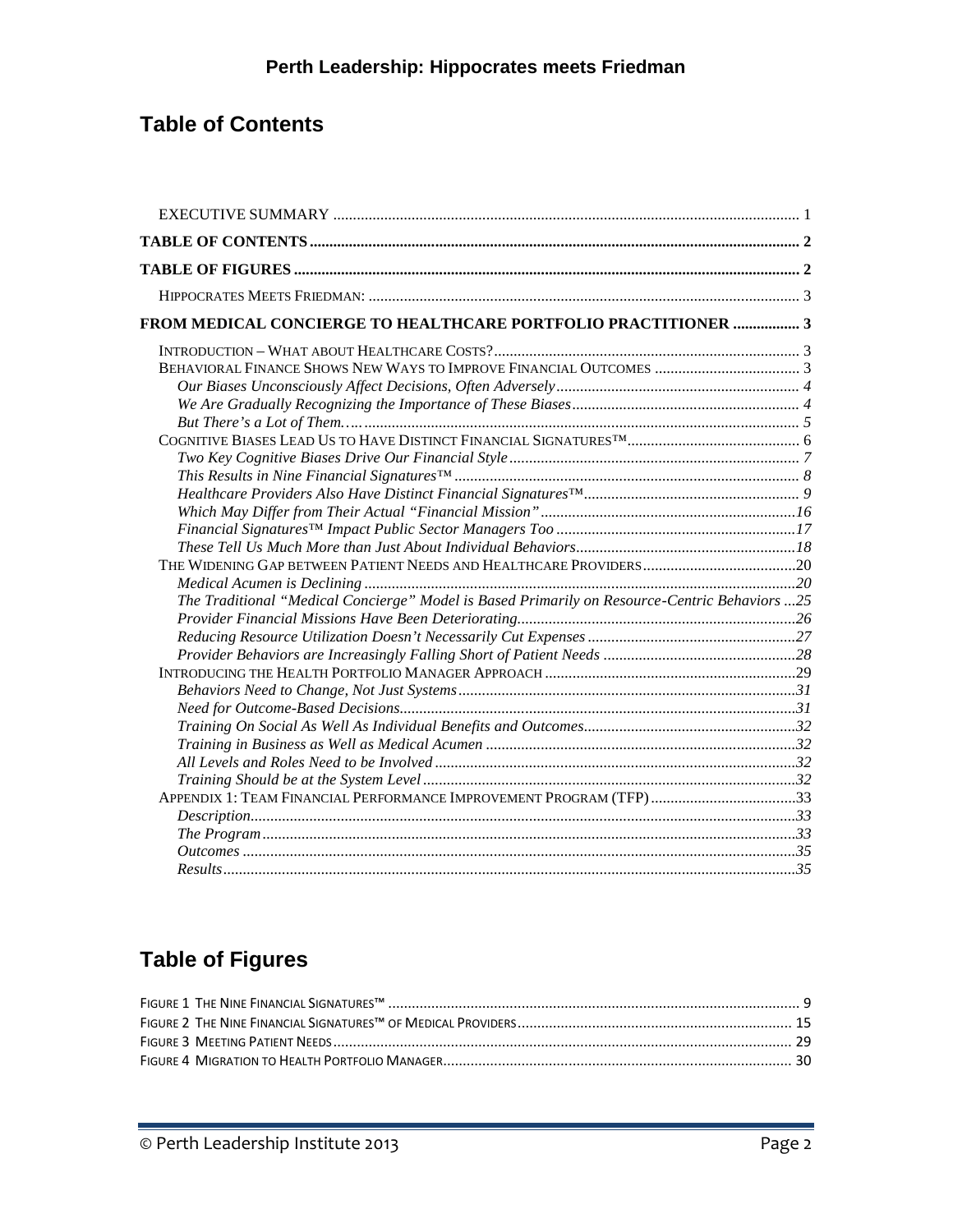# **Hippocrates Meets Friedman:**

# **From Medical Concierge to Healthcare Portfolio Practitioner**

# **Introduction – What about Healthcare Costs?**

Obamacare is now being progressively phased in for the US population. By common consent it is revolutionary in extending care to so many people. It is also revolutionary in its likely impacts on the US economy, US welfare and in how it will impact the costs of the US healthcare system.

Obamacare will impact how people think about healthcare and therefore it will impact their responses. Above all Obamacare will have massive impacts on behavior. The big issue is what these impacts will be and how they will affect the costs of the system. The biggest question of all is whether the new approach will affect behaviors in a productive or unproductive manner regarding the overall costs of the system.

The driving force behind financial outcomes in the US healthcare system is the behaviors of both the providers and the consumers. These behaviors are impacted by a number of factors including the regulatory environment, pricing of services, incentives for providers to provide particular sorts of care, the legal system and the possibility of lawsuits,

In this White Paper we are going to reveal a new ways of analyzing the US healthcare system in terms of a formal approach to analyzing the financial response of both providers and patients. Our aim is to show how innate behaviors will tend to drive the system in terms of overall costs and suggest ways to improve both these behavioral responses and therefore the resulting costs of the new healthcare system.

# **Behavioral Finance Shows New Ways to Improve Financial Outcomes**

We have to recognize that the innate behaviors of both providers and consumers play a powerful role in the outcome of the costs of

"..The biggest question of all is whether the new approach will affect behaviors in a productive or unproductive manner regarding the overall costs of the system…"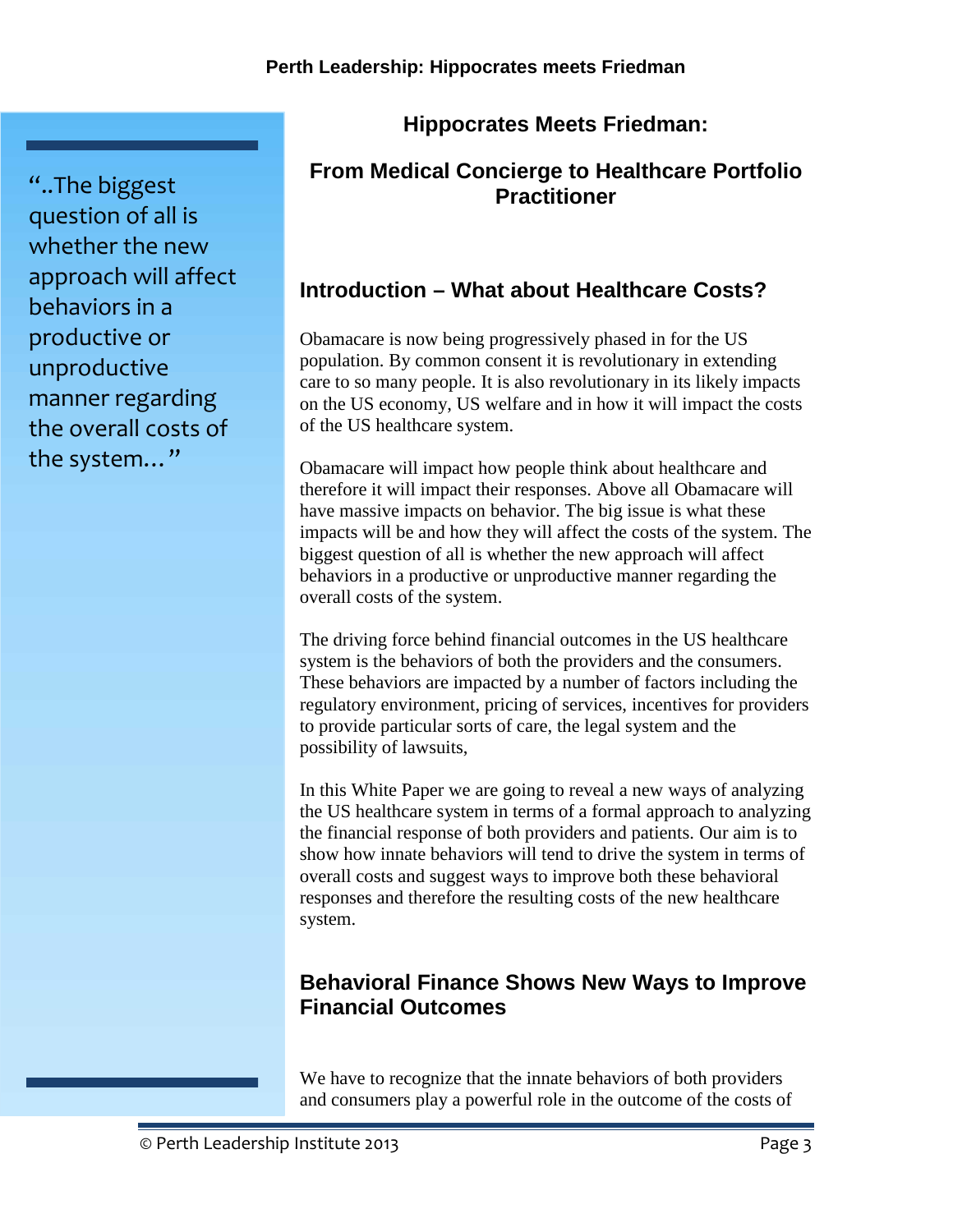"…Much of what we regard as being rational decision making in fact is decisions based on non- or partly rational considerations that are rationalized later by us to convince ourselves and others that in fact we made the decision on purely rational grounds, even though we didn't…"

the new system. In other words there are two components to the behaviors in the healthcare system that results in the present financial outcomes of high and rising costs. One is external factors such as those mentioned above in the Introduction. The other is internal behavioral factors. The resulting financial outcomes are the result of a complex interplay between these two sets of factors, both external and internal behavioral.

In this White Paper we are going to particularly focus on these internal behavioral factors. That is, we are going to focus on the innate and learned behaviors of providers and consumers independent of these external factors. This is not to say that the external factors do not play a powerful role; they clearly do. However it is to recognize that innate and learned behaviors also play a powerful role and that in seeking to improve financial outcomes in the healthcare system, we must consider these internal behavioral factors also if we want to have a chance of positively influencing financial outcomes in the overall healthcare system.

#### **Our Biases Unconsciously Affect Decisions, Often Adversely**

The healthcare system is comprised of millions of decisions taken by all of its participants. Each of these decisions is subject to unconscious cognitive biases of which modern decision science is only just becoming aware. The disciplines that deal with these biases are behavioral economics and behavioral finance.

Classical decision theory taught that humans make rational decisions. These new behavioral disciplines are telling us that, to the contrary, many, if not most of our decisions are actually not based on rational considerations or at best are only partly rational.

Much of what we regard as being rational decision-making in fact is decisions based on non- or partly rational considerations that are rationalized later by us to convince ourselves and others that in fact we made the decision on purely rational grounds, even though we didn't.

#### **We Are Gradually Recognizing the Importance of These Biases**

The significance of cognitive biases is that they systematically bias our decisions in unconscious ways such that these decisions have sub-optimal and adverse outcomes. The new behavioral disciplines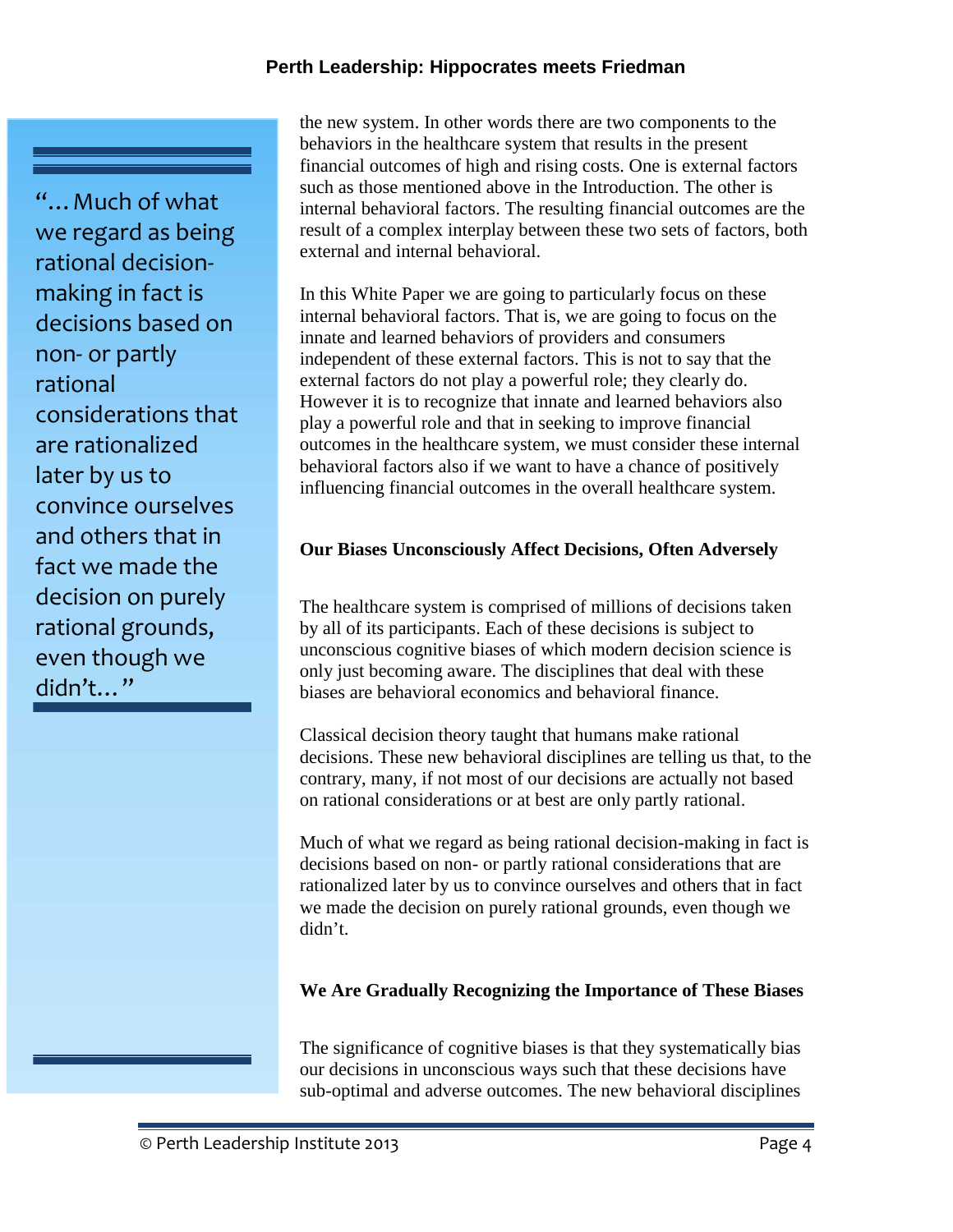"…healthcare systems, and particularly the ones in the US are a good example of cognitive biases that result in decisions which on the surface look optimal but that are in fact sub-optimal with adverse consequences much of the time…"

are showing us that there are numerous cognitive biases that act in this way without most people being aware of them. Until we become aware of these cognitive biases, the implication is that our decisions will at best have sub-optimal or even adverse financial and social outcomes.

By now it will have become obvious that we can apply a similar sort of analysis to the healthcare system. Some of the issues that we might cite as being evidence of mixed rationality in decisions in the healthcare system include:

- Resources are frequently used very wastefully
- There is huge over-use of resources in the system

• Healthcare is often prolonged at huge cost even though there is almost no prospect of the care being effective

 Tests and procedures are used even though it is clear that they are not needed in many cases

 We over-spend on individual care often to the huge detriment of others who receive much less care and who are more deserving

 We tend to spend most of the resources on trying to cure the condition rather than spending less on preventing it

The behavioral disciplines have now formally recognized scores of cognitive biases. We have included some examples below in the box.

#### **But There's a Lot of Them…..**

 Framing effects: The way a problem or decision is presented to the decision maker will affect their action.

• Sunk cost fallacy: The tendency to continue to invest in something, even if it is a hopeless case

• Status quo bias: people prefer that things remain the same, or that things change as little as possible, if they absolutely must be altered.

**Illusion of control bias: is the tendency for people to** overestimate their ability to control events, for instance to feel that they control outcomes that they demonstrably have no influence over.

 Endowment effect: people value a good or service more once their property right to it has been established.

• Loss aversion: people's tendency to strongly prefer avoiding losses to acquiring gains. Some studies suggest that losses are twice as powerful, psychologically, as gains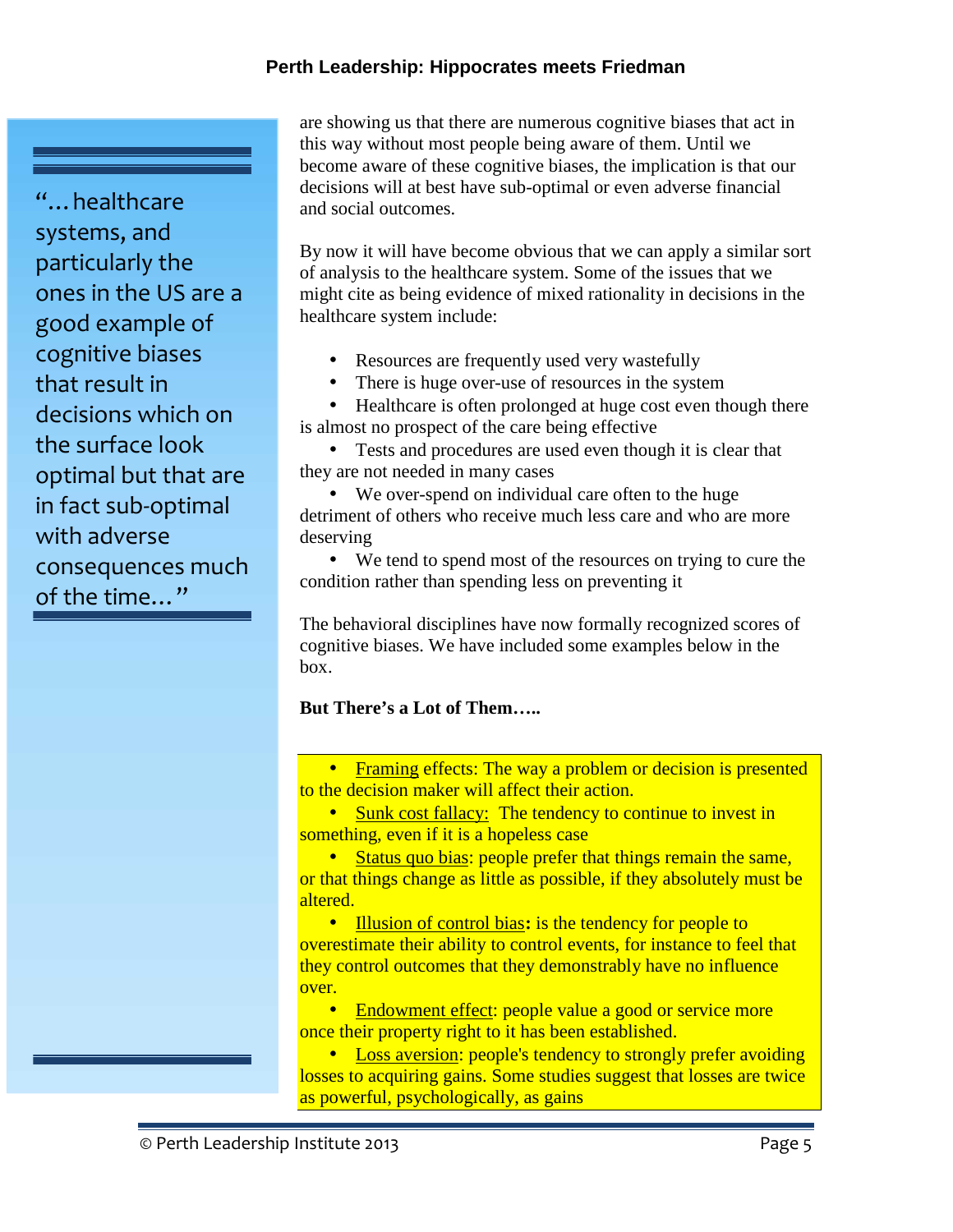"…healthcare systems, and particularly the ones in the US are a good example of cognitive biases that result in decisions which on the surface look optimal but that are in fact sub-optimal with adverse consequences much of the time…"

 Anchoring effect: the tendency to rely too heavily, or "anchor," on a past reference or on one trait or piece of information when making decisions

• Overconfidence effect: excessive confidence in one's own answers to questions. For example, for certain types of question, answers that people rate as "99% certain" turn out to be wrong 40% of the time.

• Survivorship bias: concentrating on the people or things that "survived" some process and ignoring those that didn't, or arguing that a strategy is effective given the winners, while ignoring the large amount of losers.

These cognitive biases will impact all types of decisions in all types of organizations, including public and private, profit and nonprofit. So we can conclude that healthcare systems, and particularly the ones in the US are a good example of cognitive biases that result in decisions which on the surface look optimal but that are in fact sub optimal with adverse consequences much of the time.

Don't assume that these are the only cognitive biases. Actually there are many of them. Here we just show some of the more important ones. Behavioral science is constantly discovering more of them. That is because we are still in the early stages of these new disciplines.

No doubt at some stage researchers are going to find new ways of classifying them so that they show some internal logic rather than just forming a long list. However for the purposes of this paper, we do have such a neat classification that enables us to use just two of these biases to develop a new theory of behavior that links financial styles to financial outcomes. We show this theory in the following section.

# **Cognitive Biases Lead Us to Have Distinct Financial Signatures™**

How are our cognitive biases linked to our decisions and the financial outcomes of these decisions? How do these biases lead to our creating good versus bad financial outcomes both for ourselves personally and for the organizations we work for? These are critical issues in both the private and the public sectors, and indeed in healthcare itself.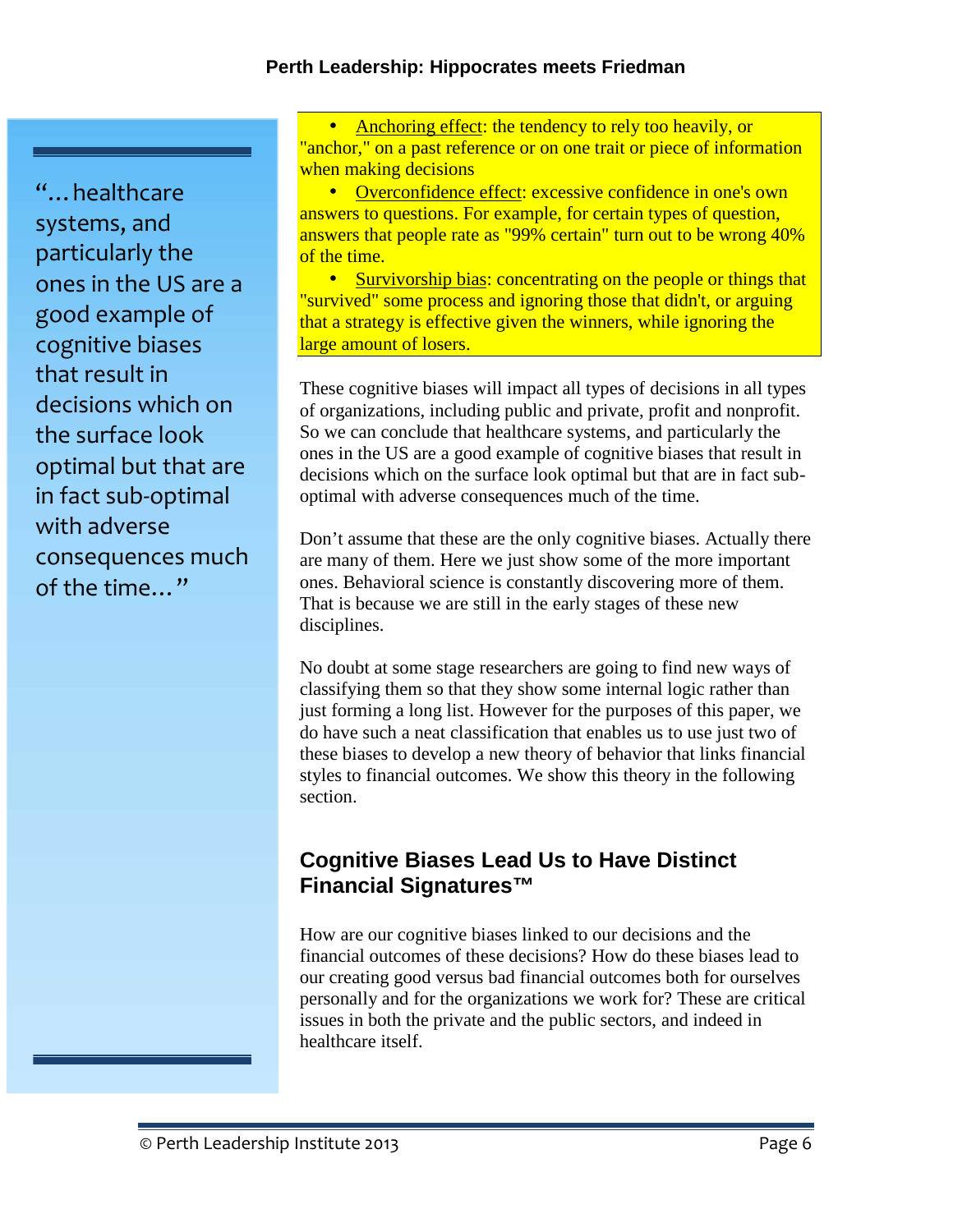#### **Two Key Cognitive Biases Drive Our Financial Style**

"…It turns out that of all the many cognitive biases that have been identified by behavioral economists, there are two that are particularly important in identifying our financial styles and how this is linked to financial outcomes…"

It turns out that of all the many cognitive biases that have been identified by behavioral economists, there are two that are particularly important in identifying our financial styles and how this is linked to financial outcomes, both for individuals and teams and for personal and organizational financial outcomes.

This work has been conducted by the Perth Leadership Institute. This research has resulted in the development of the **Perth Leadership Outcome Mode**l (PLOM). This model shows the links between cognitive biases and both business and financial outcomes. In this White Paper we will deal mainly with the financial outcomes since the business outcomes side of the model is broader in its  $\text{scope}^1$  and at this stage we are focusing mainly on the narrower and more focused financial outcomes.

The two cognitive biases that we will particularly focus on are the status quo and the illusion of control cognitive biases. Perth's work many years ago led it to identify these biases independently of other work in the area of behavioral finance. We can explain the significance of these biases as follows.

Each of us has a preference regarding how much we personally like change versus the status quo. Behavioral economists call this the **status quo** (SQ) bias. If it is high, I don't like things to change, even if I have the intellectual agility to envision change. If the status quo bias is low, I like change. In this case I prefer to see if I can transform things like products and services.

When I am successful in my change efforts I add a lot of commercial value – we call this the value-added behavioral driver. In this case my gross margin will be high relative to my competitors. So actually this behavioral preference has a direct impact on how innovative I will be and how this will reflect in my financial decisions and outcomes, or my financial style.

Likewise each of us has a preference on how much we like to control events. Behavioral economists call this the **illusion of control** (IC) bias since usually we think we can control things even if we can't. This bias causes those who are more subject to it to use more resources than are needed, objectively speaking.

This results in higher costs than are otherwise needed. This is the basis of what we call the resource utilization driver. This bias exists independently of external factors. If I have a high IC bias I will tend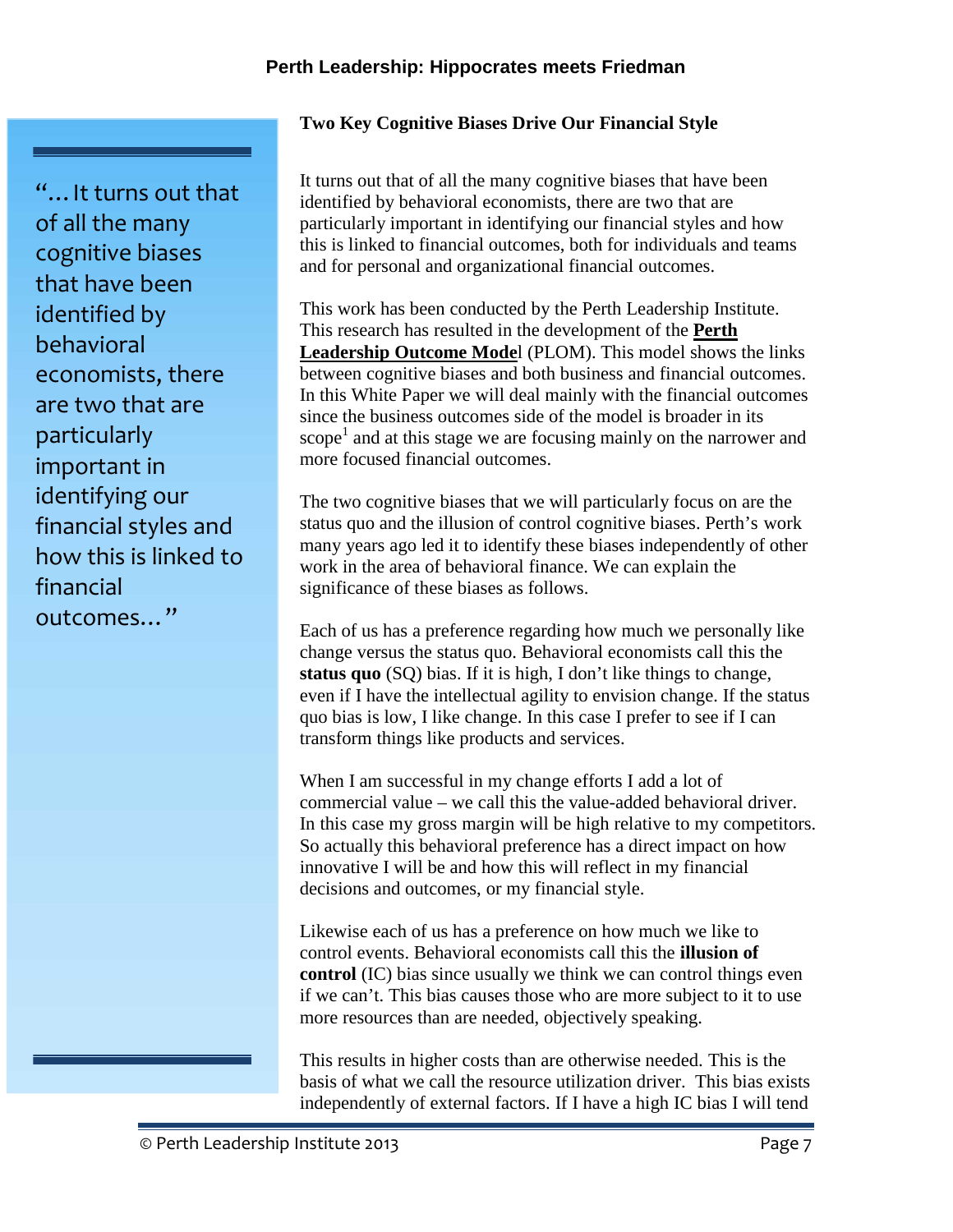to be a big spender, if low then frugal. So this also reflects in my financial style, independent of my intelligence or external circumstances.

For a given level of VA, someone with a high IC bias will not make as much money and or will create less capital compared with someone with a low IC bias (because expenses are higher relative to gross margin). Conversely, for a given level of IC bias, those with a higher VA driver will make more money, or generate more capital, than someone with a lower level of VA drive. So the combination of these two cognitive biases results in a number of characteristic financial styles and financial outcomes.

## **This Results in Nine Financial Signatures™**

**The amalgam of these styles leads to the identification of what we call Financial Signatures™. There are nine Financial Signatures™. These are set out at**

Figure 1 The Nine Financial Signatures™

*"…this combination of innovation and resource utilization behaviors will determine whether I create or consume capital and make or lose money…"*

A Financial Signature™ represents our behavioral propensity to create or to consume capital. It's our ability to generate positive financial outcomes. In the private sector it might be called "a nose for profit". In

the public sector it's the ability to create positive budgetary outcomes.

In this approach, financial style is simply an amalgam of my value-adding and resource utilization behaviors. If my VA behaviors are higher than my resource utilization behaviors, I will create capital. If VA behaviors aren't as strong as resource utilization behaviors I will consume capital. So this combination of innovation and resource utilization behaviors will determine whether I create or consume capital and make or lose money. This is depicted in the diagram depicting the nine Financial Signatures™ that result from combining these two biases.

Where the VA driver is stronger than the RU driver, I will create capital. We call this a **value-centric** behavior. Where the VA driver is weaker than the RU driver I will consume capital. We call this a **resource-centric** behavior.

**This leads to the identification of three financial styles. These are value-centric, resource-centric and balanced, also set out at**

Figure 1 The Nine Financial Signatures™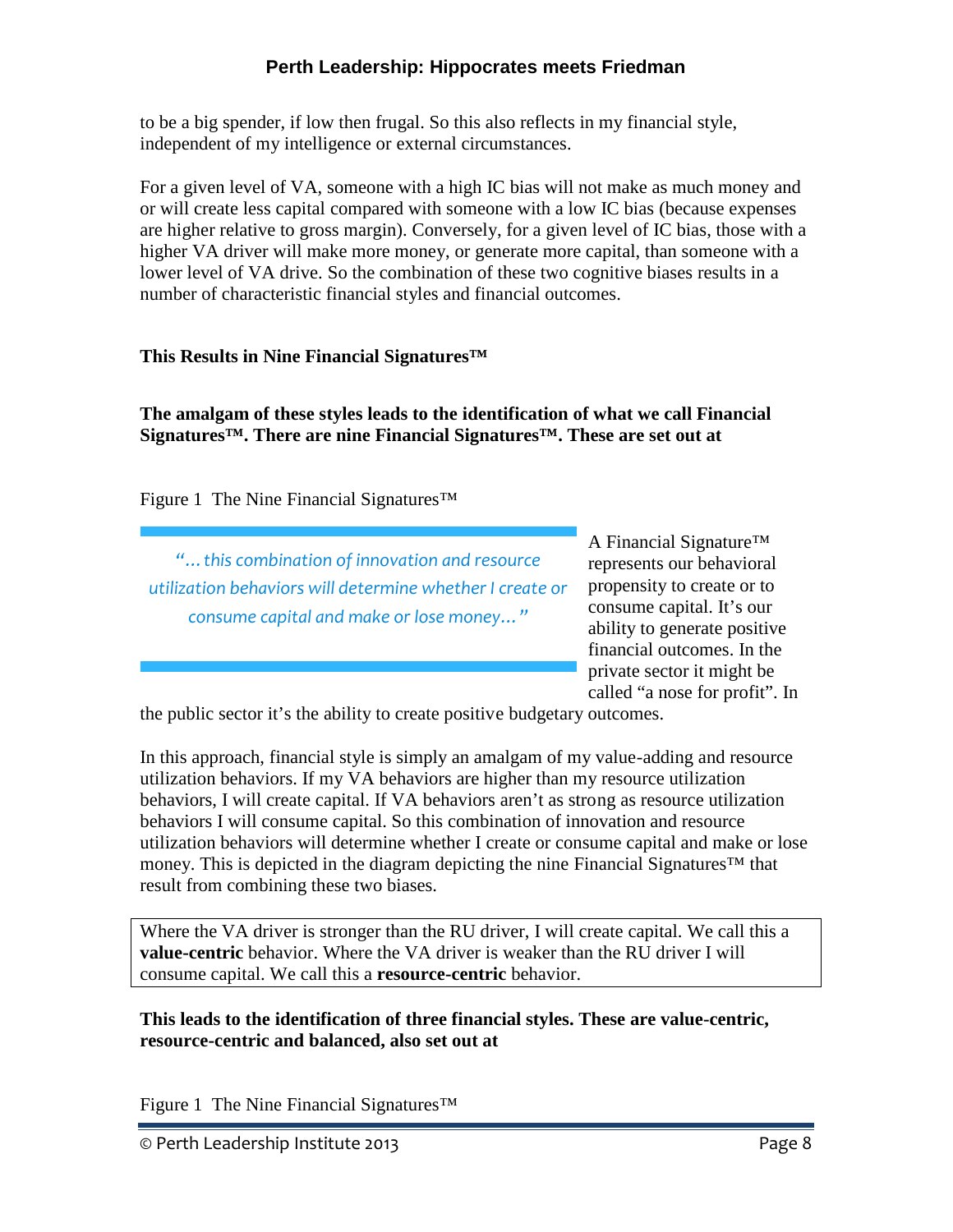



# **Healthcare Providers Also Have Distinct Financial Signatures™**

How do the Financial Signatures<sup>™</sup> we presented above fit with those of providers in healthcare? While the signatures we showed clearly refer to roles in the private sector, some of the terms used may not feel as appropriate in the healthcare sector. It turns out that we can apply these Financial Signatures™ to people in the healthcare field too and show what are recognizable characteristics of healthcare providers that we would all recognize, just as we can do for private sector roles.

In Figure 2 The Nine Financial Signatures™ of Medical Providers, we have addressed this issue. For each position denoting value-adding and resource utilization we have shown the corresponding type of role for a healthcare provider in the Medical Concierge model. We can expand on these roles as follows:

# **Value-Centric Styles**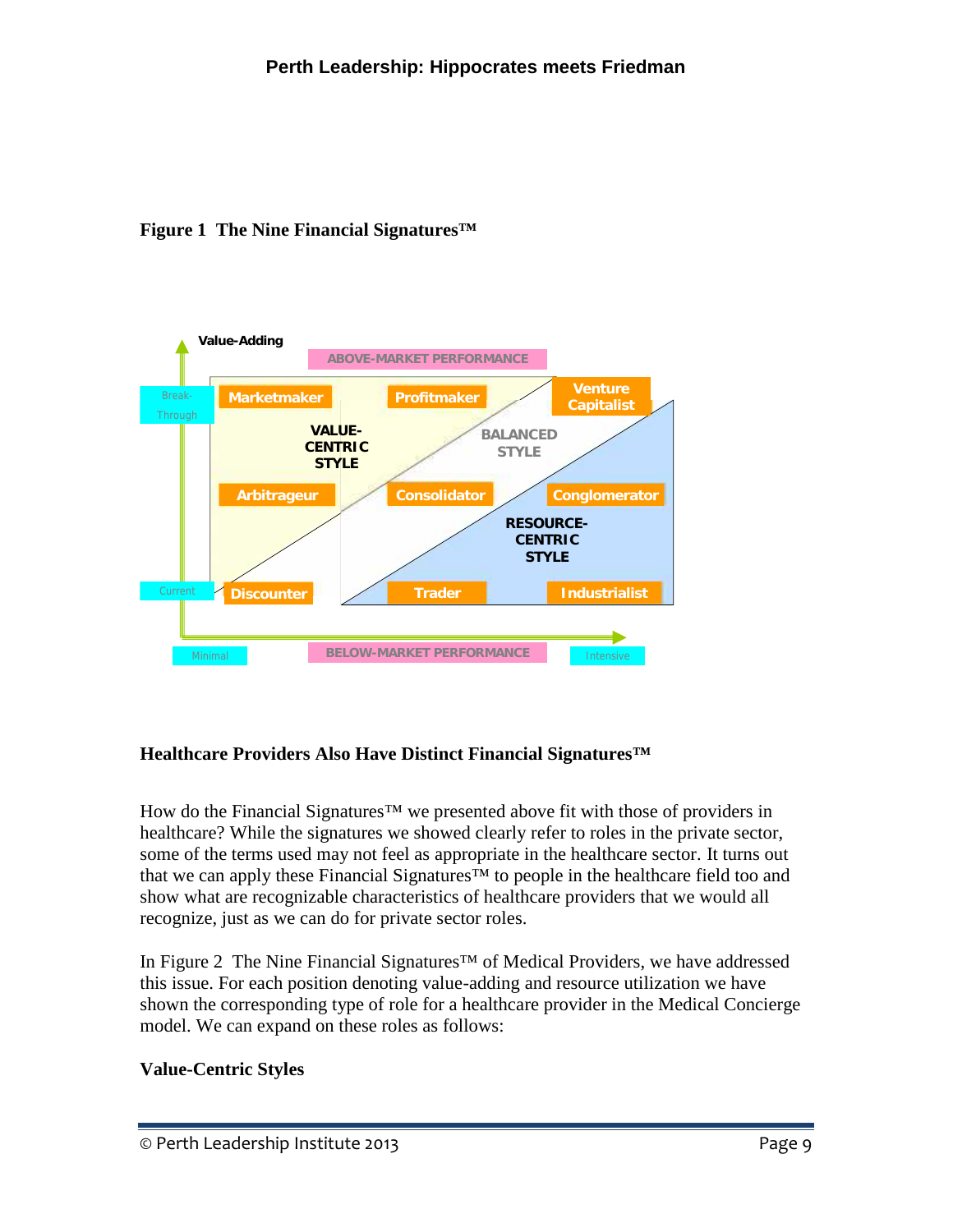**Medical Entrepreneur:** The Medical Entrepreneur is a highly innovative individual who comes up with new medical and health therapies, services or products. However he does this without the usual high cost associated with big science medical research and usually has a frugal approach.

The Medical Entrepreneur's new therapies usually open up totally new ways of looking at disease and at totally new ways of addressing medical problems. He usually bucks the conventional medical wisdom doing this. He is frequently at loggerheads with the medical establishment.

Often the Medical Entrepreneur is in individual practice where he has total control over his expenses and can keep them very low. Medical Entrepreneurs frequently do not stay in established institutions and build their own, often either individual practices or their own private medical practice or institute. Often they are not found in established medical institutes or hospitals since they become too frustrated and leave to do things on their own. They often work on their own as individual practitioners. However they can occasionally be found in larger organizations. Here they are usually misfits, viewed at best as gadflies and at worst as being dangerous to their patients.

Since Medical Entrepreneurs have high value-adding and are frugal, they tend to be

*However they (Medical Entrepreneurs) can occasionally be found in larger organizations. Here they are usually misfits, viewed at best as gadflies and at worst as being dangerous to their patients.*

financially successful or at least create capital which they might either keep themselves or give to others.

One example of a Medical Entrepreneur is Dr. Barry Marshall, the Australian

doctor who discovered that stomach ulcers are caused by a bacterium, rather than, as tradition had it, stress and rich foods. He was thus able to show that this condition could be cured quickly using certain regimes of antibiotics.

The Medical Entrepreneur is the rarest of all the nine medical signatures.

**Medical Surplus-Maker:** The Medical Surplus-Maker is an innovator who at the same time creates capital by ensuring that the financial resources are large enough to sustain the investments required to lead to research success while at the same time ensuring that they are not so large as to lead to the project consuming capital.

This individual is sometimes one with a financial as well as a medical qualification, and has often moved into a position of medical administration or management where his duties are much more managerial in nature than medical. Often they are located within a hospital as a hospital administrator with a medical background. They can also be the head of a medical institute that is focused on making sure that it makes money, at least within the financial framework set up for this kind of healthcare organization.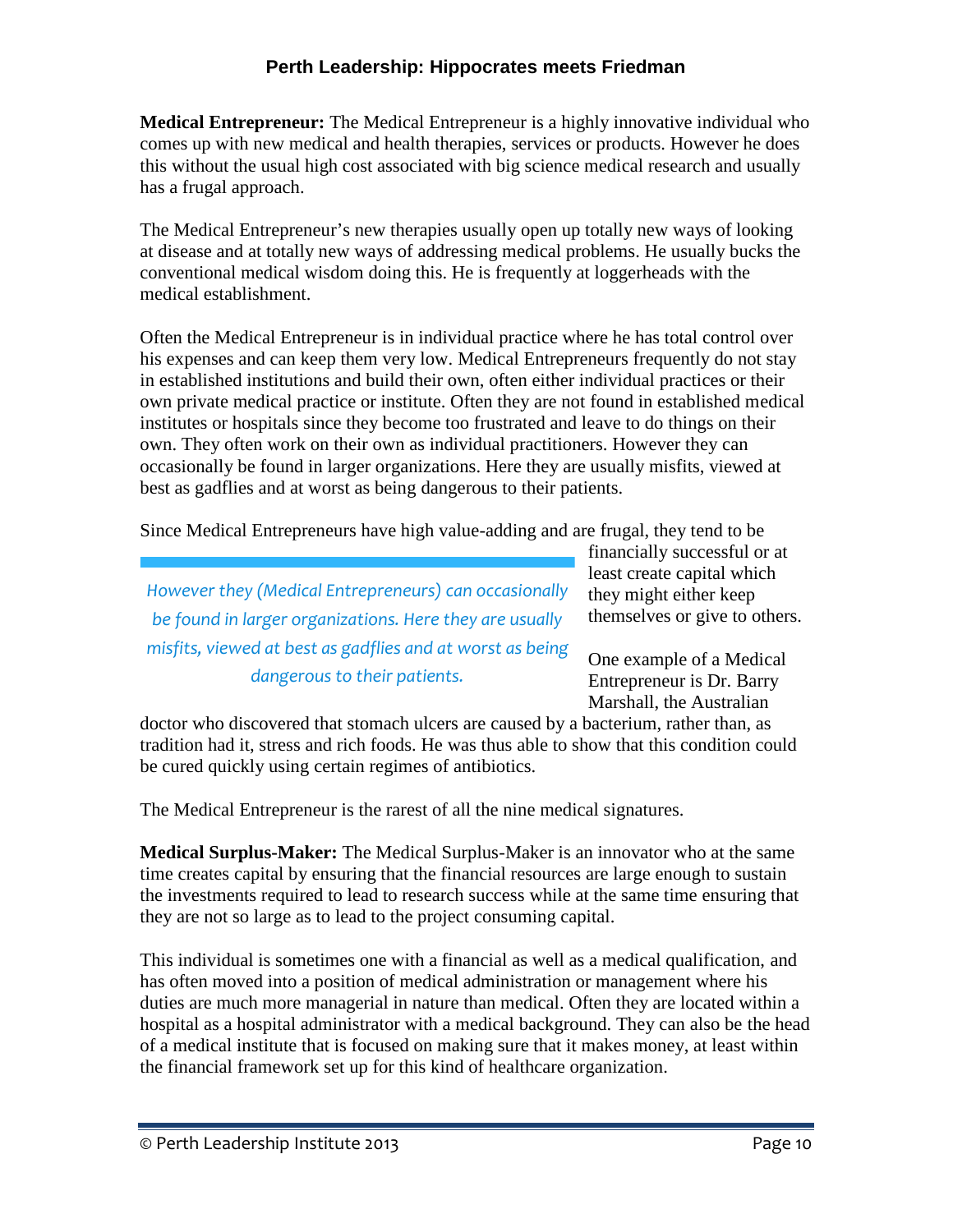"…As the name implies, Medical Surplus-Makers create capital because of the combination of high value-adding and medium expenses. That doesn't mean that they necessarily personally keep the capital. Usually they are in a medium- or large organization where their leadership creates an operating financial surplus which allows the organization more financial flexibility in the future…"

This Financial Signature™ is focused on making sure that medical advances are also financially responsible and sustainable and result in benefits outweighing costs in a financial as well as a medical sense.

Note that the Medical Surplus-Maker need not be a medical practitioner or researcher; the innovations can also be in the area of health systems, medical performance approaches and so on. Their characteristics are the ability to innovate and reform with a focus on positive financial outcomes. Usually they are in larger organizations although this might also not need to be the case.

As the name implies, Medical Surplus-Makers create capital because of the combination of high value-adding and medium expenses. That doesn't mean that they necessarily personally keep the capital. Usually they are in a medium- or large organization where their leadership creates an operating financial surplus which allows the organization more financial flexibility in the future.

An example of this Financial Signature<sup>™</sup> is George Halvorson, CEO of Kaiser Permanente. He has held management not medical positions but is a health system reformer rather than a medical researcher or innovator.

Medical Surplus-Makers are uncommon but not rare, about 7% of all healthcare leaders.

**Health Optimizer:** This Financial Signature™ is characterized by their relentless focus on costs and minimizing them, but that is also open to and actually implements some reforms, although not necessary sweeping or innovative ones since this is not essentially an innovative person.

This individual is often found in regional practices or in smaller healthcare organizations and hospitals where there is strong local control over costs. They are not comfortable with innovation and major change. They are more financially than medically focused.

Health Optimizers create capital because of their medium value adding drive combined with very low costs. They won't necessarily invest in the future but for the moment you can be sure they will run a tight ship.

Examples of this type of person are to be found in organizations that have to be run conservatively and medical practices that are run on the basis of strong business principles.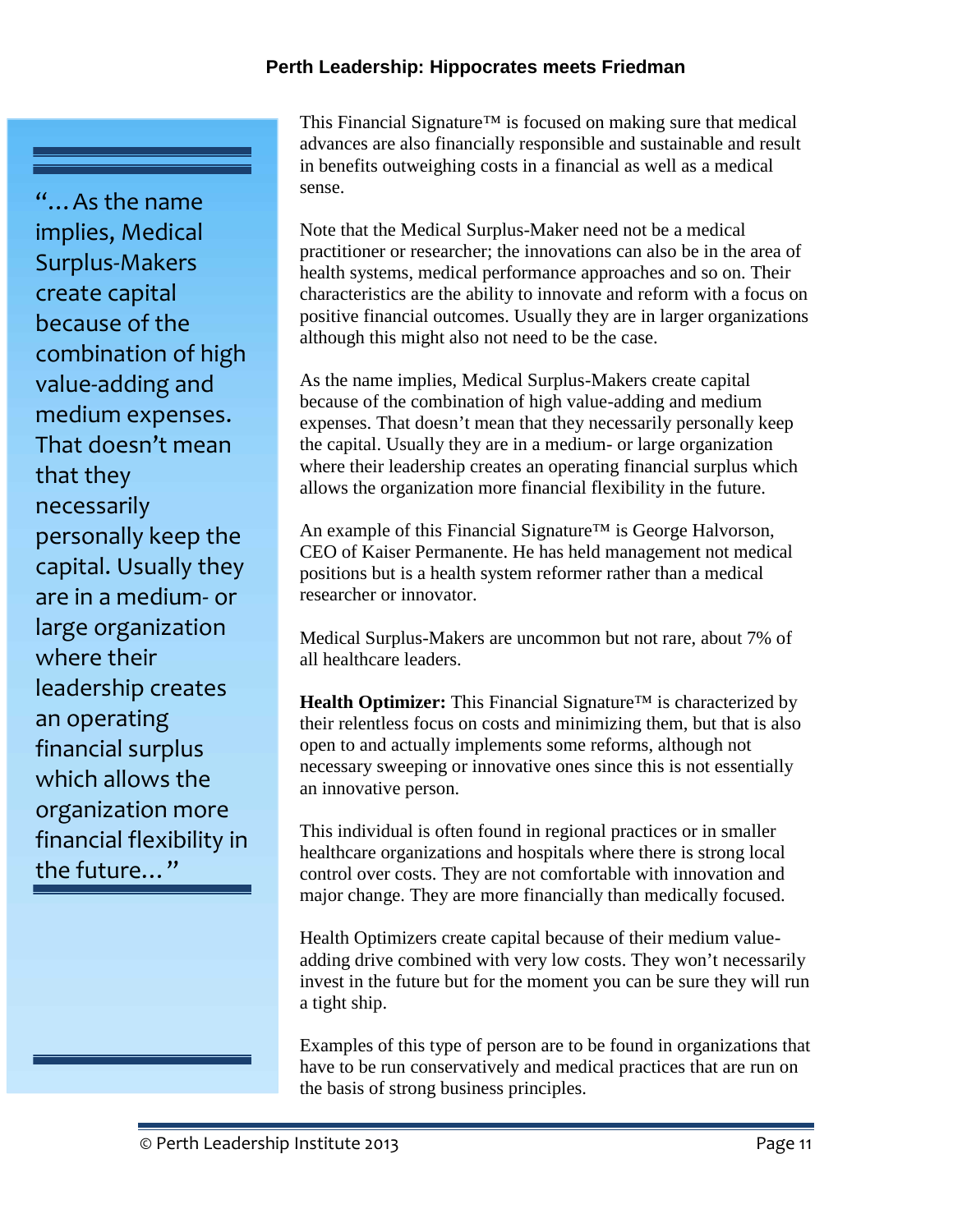"... While this Financial Signature™ (Health Incrementor) will result in medical improvement, it won't create capital, but that's something this Financial Signature™ doesn't really care about; her aim is more one of stability and moderation…"

However Health Optimizers are unusual, probably only around 5% of all healthcare leaders.

## **Balanced Styles**

**Medical Moon-Shooter:** The Medical Moon-Shooter is an innovative individual. They have big ideas that usually take a huge amount of resources to pursue. This type of medical innovator is the most common sort of medical innovator, even though they are a small minority of all medical professionals.

Medical Moon-Shooters are usually after the medical equivalent of the moon-shot. They are usually charismatic since one of their key roles is to raise money and capital for their project.

However often – usually – these innovations are not successful, or, if they are, only at such a huge cost that they consume more capital than they create, even though from a medical viewpoint it might have been a successful endeavor.

Medical Moon-Shooters usually end up losing lots of money although occasionally one will end up hitting for the boundaries. It's not that they don't create value; it's just that they spend so much money doing it that usually it's impossible to recoup the investment.

An example of this type of Financial Signature™ is Dr. Craig Venter who was the founder of the effort to sequence the entire human genome for the first time.

Medical Moon-Shooters are not rare but are relatively uncommon at around \*5 of the healthcare population.

**Health Incrementor:** The Health Incrementor Financial Signature<sup>™</sup> is a middle-of-the-road signature. It is neither innovative nor pure status quo; in the event it takes a position in between to take a responsible approach that is not too risky and not too conservative.

The overall aim of the Health Incrementor, as the name implies, is to improve medical status moderately without aggressive measures, at a cost that doesn't break the bank.

While this Financial Signature™ will result in medical improvement, it won't create capital, but that's something this Financial Signature™ doesn't really care about; her aim is more one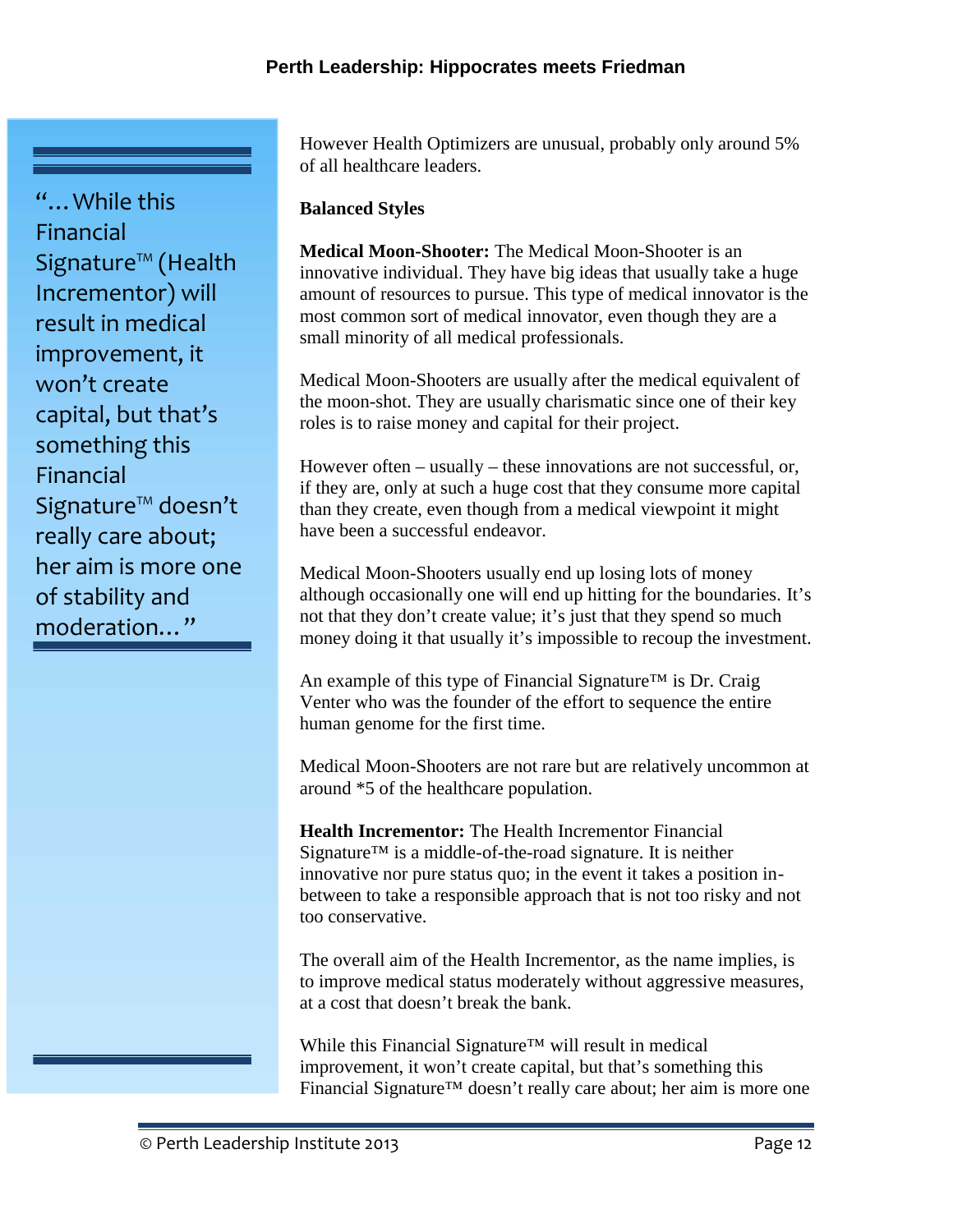of stability and moderation.

For a health organization that was previously resource centric, this Financial Signature™ represents a distinct improvement. This is probably the most common Financial Signature™ amongst medical and health providers.

Health Incrementors are relatively common, probably around 20% of the healthcare population.

**Health Discounter:** The Health Discounter is characterized by an extreme focus on reducing cost, even if this adversely impacts patient health. This Financial Signature™ is much more focused on financial rather than health outcomes. Even if it's a medical person involved this is still the case.

The majority of those with this Financial Signatures<sup>™</sup> are probably non-medical personnel either being in the management or administration side, or in the insurance, HMO or pharmaceutical distribution area.

Health Discounters are very risk-averse and so they never invest in anything. Conversely they keep costs to an absolute minimum. So they don't make or lose money but they never achieve much either because they can't invest in anything. But they always have some cash on hand.

Health Discounters are unusual, less than 5% of the healthcare population.

However it is possible for people with a medical background to have this Financial Signature<sup>™</sup> such as in the emerging medical concierge segment. The chances are that this is becoming a growth segment in the Obamacare environment.

# **Resource-Centric Styles**

**Medical Process-Impresario (MPI):** The MPI is characterized by his reliance on high resource utilization to meet his goals. On the VA side he is not conservative, but neither is he an innovator.

The MPI comes in two flavors. One is focused on a high level of process to achieve his medical goals, thus requiring extensive reliance on rules, process and standards and thus resulting in high costs that exceed benefits. The other flavor is focused on a high level of promotion of the organization in order to attract patients

very risk-averse and so they never invest in anything. Conversely they keep costs to an absolute minimum. So they don't make or lose money but they never achieve much either because they can't invest in anything. But they always have some cash on hand…"

"…Health

Discounters are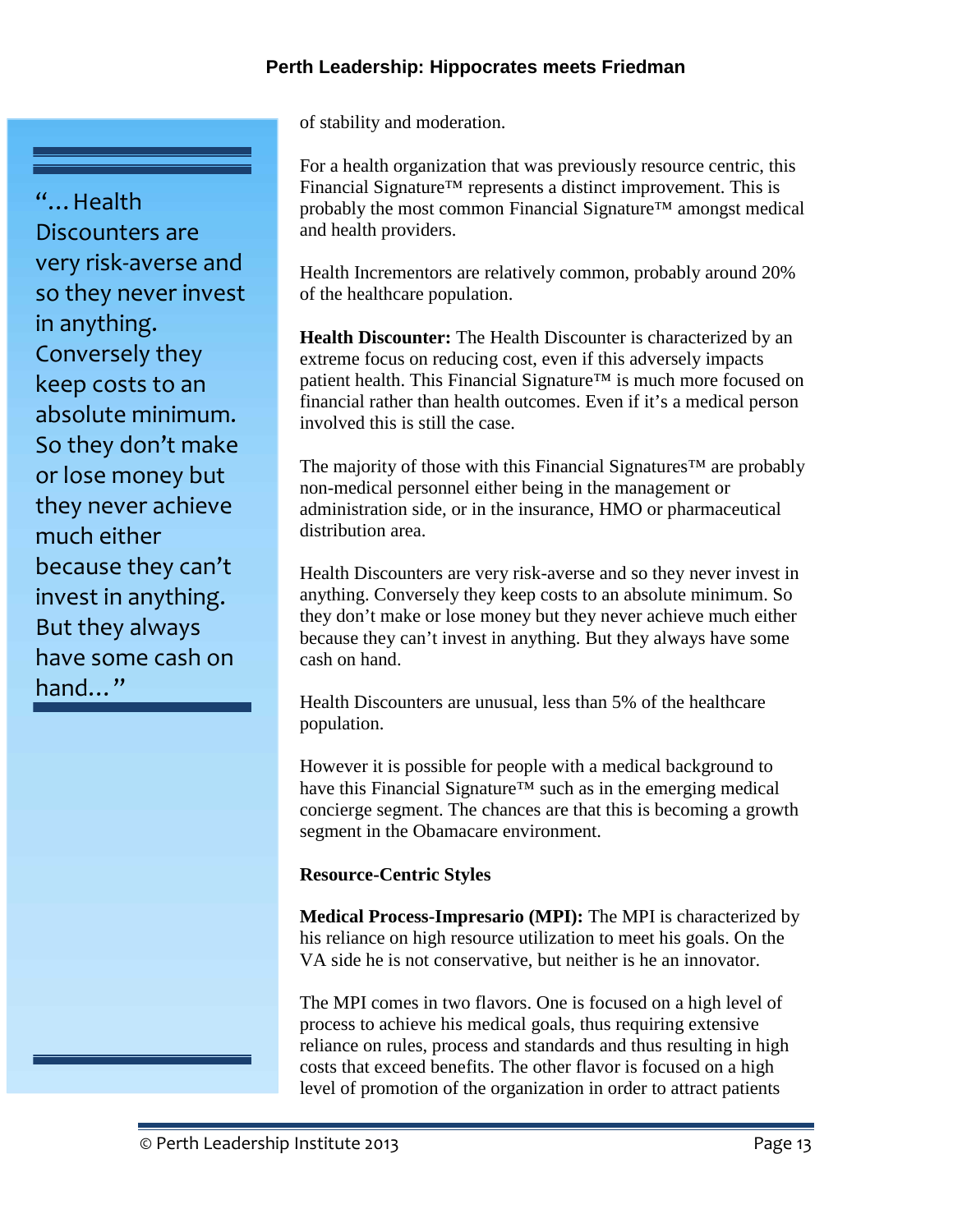"…Medical Safety- Makers are relatively profligate and require high levels of financial support and subsidies. Their revenues will never cover their high levels of costs and they tend to go out of business, get moved so that someone more financially conservative can take over, or they hold on through force of personality and then the institution has major financial difficulties…"

and revenues and reliant on high levels of marketing, promotion, investments in relationships and the advertising, but therefore resulting in high costs which again exceed benefits.

There are two types of individuals with this Financial Signature™. One is introverted, service-focused with a very clinical, detached view of life that sees process as being a good in itself. The other is an extroverted, promoter-type who sees process as being a limiting factor on their initiative. This individual may flaunt the system by relying on charisma and force of personality.

Either of these types can be seen usually in large organizational settings which can sustain abnormally high levels of expenses and where the system can be used or gamed to protect this type of approach.

MPIs are quite creative but they spend so much money that their creativity cant compensate for their much great spending. So they either need high levels of financial support or subsidies to sustain them, or they go out of business.

MPIs are relatively common at around 20% of the healthcare population.

**Medical Safety-Maker:** This Financial Signature™ is characterized by their extreme focus on safety, both for their patients and themselves. This leads to a strong tendency for avoidance of new types of treatments and approaches until he is sure not only that they work but that they are in common use before he tries them. So this Financial Signature<sup>™</sup> avoids all types of risk.

In addition, so as to avoid risk, this Financial Signature™ uses a very high level of resources in the belief that this also offers protection against risks. Normally this level of resource is linked with an extreme dependence on rules, procedures, compliance, standards and bureaucracy coupled with a high level of dependence on tests, opinions, committees and second and third opinions.

Medical Safety-Makers are relatively profligate and require high levels of financial support and subsidies. Their revenues will never cover their high levels of costs and they tend to go out of business, get moved so that someone more financially conservative can take over, or they hold on through force of personality and then the institution has major financial difficulties.

An example is in many hospitals in the Veterans' Affairs system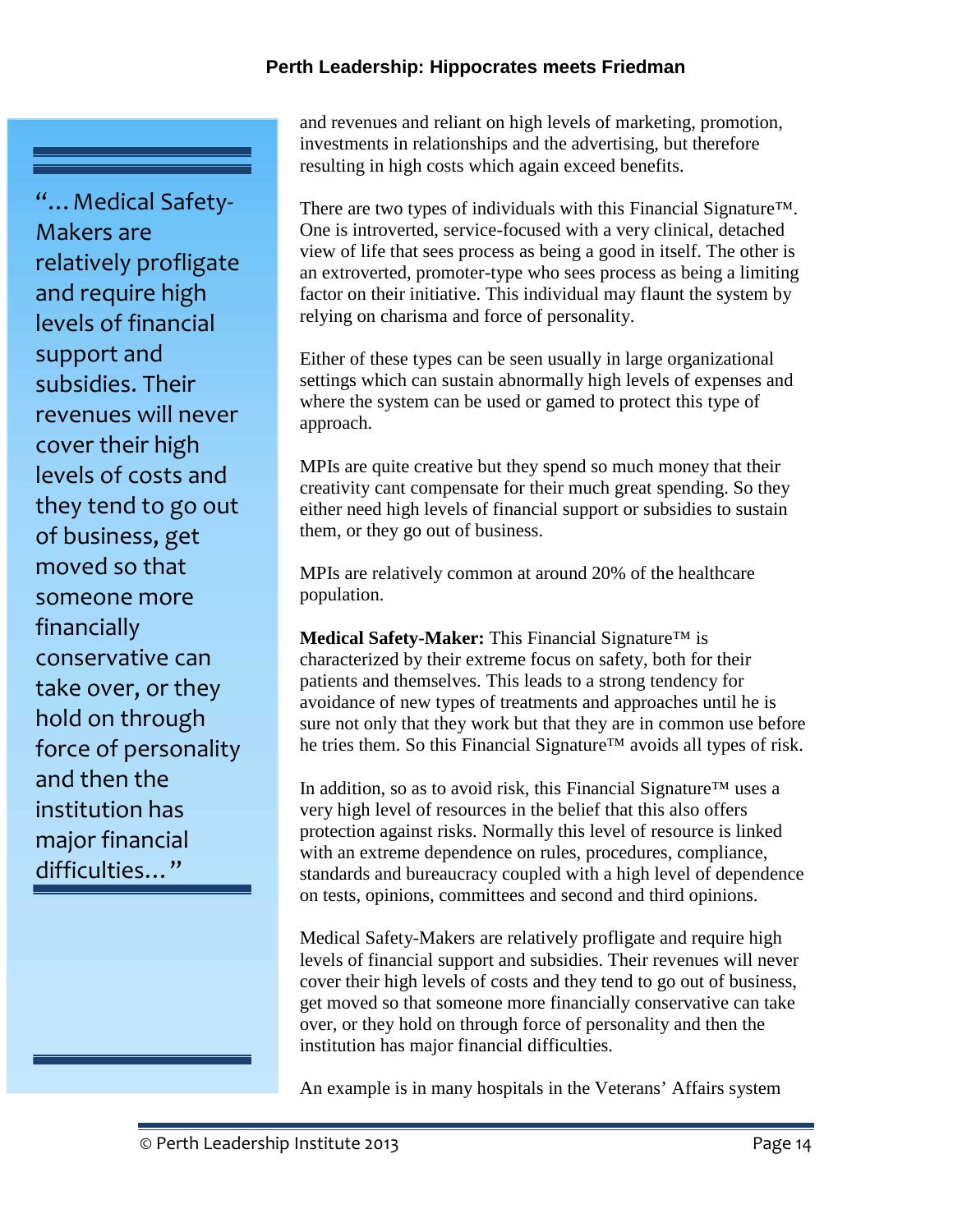and other government hospitals and healthcare organizations.

Medical Safety-Makers are much less common, around 5-10% of the healthcare population.

**Health Trader:** The Health-Trader Financial Signature™ is characterized by its avoidance of any sort of medical or health risk by sticking to tried and true procedures and leaving new and more risky procedures and approaches to others.

This individual also relies on a medium level of process and standards to reduce risk. However much of the resource utilization and expenses associated with this style is due to their use of a trading paradigm in order to address some of the negatives associated with risk avoidance in this financial style.

Health Traders usually consume capital, but not at high levels since they are no high spenders.

This Financial Signature<sup>™</sup> tends to attempt to achieve their medical goals by trading favors and services for others rather than implementing these approaches himself. An example is medical clinics and centers that make extensive use of outsource practitioners, services and other approaches rather than possessing them themselves.

Traders are quite common at some 20% of the healthcare population.



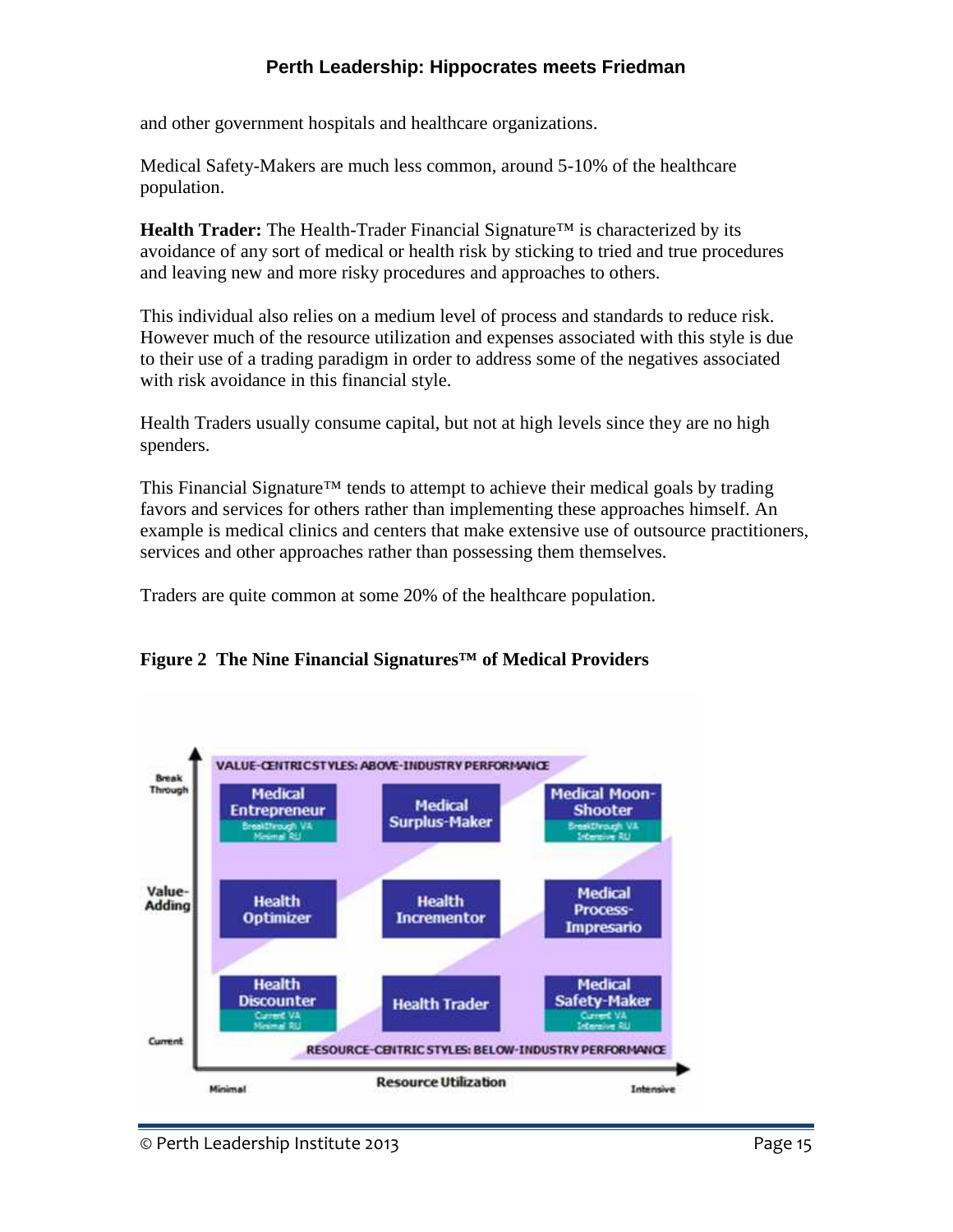"…The big issue is: can we change our Financial Signature™? The answer is we cannot since these are innate (or as near as we can tell). However this does not mean we cannot change the way we behave in practice if we put our minds to it. What we change to in practice is called our **financial mission**…"

## **Which May Differ from Their Actual "Financial Mission"**

There is one other important part of PLOM that needs to be discussed. Thus far we have identified the nine Financial Signatures™. These can be viewed as being the nine innate behavioral styles that impact financial outcomes.

The big issue is: can we change our Financial Signature™? The answer is we cannot since these are innate (or as near as we can tell). However this does not mean we cannot change the way we behave in practice if we put our minds to it. What we change to in practice is called our **financial mission**.

In practice we might not behave according to our innate drivers for a number of reasons. These could include the following:

 We are being motivated by a rich compensation package to act in ways which don't feel comfortable to us, but which we are prepared to accept in order to receive this compensation.

 We have a strong boss or team who induce us to act in ways we would not normally do. The organizational culture is strong enough to impel us to change the way we would normally behave.

 We have figured out for ourselves that our natural behavior is not doing us any good, and we change it, such as the habitual spendthrift who has finally realized he has got to change.

We could have an influential spouse, partner, boss, or friend.

In other words, there could be a number of reasons for which our Financial Signature™ and our financial mission could be very different.

In practice we find that this is in fact the case. Many, if not most people have a financial mission that is different from their Financial Signature™. However we can never assume that the financial mission will be an improvement over our Financial Signature™.

Often our financial mission will be "worse" than our Financial Signature™. A common example is when a naturally frugal personal finds themselves in a large organization that tends to be, by comparison, very profligate with resources and who changes to become like the organization so that they are aligned with their organization, colleagues and its performance standards.

One of the things we needs to look for in the decisions and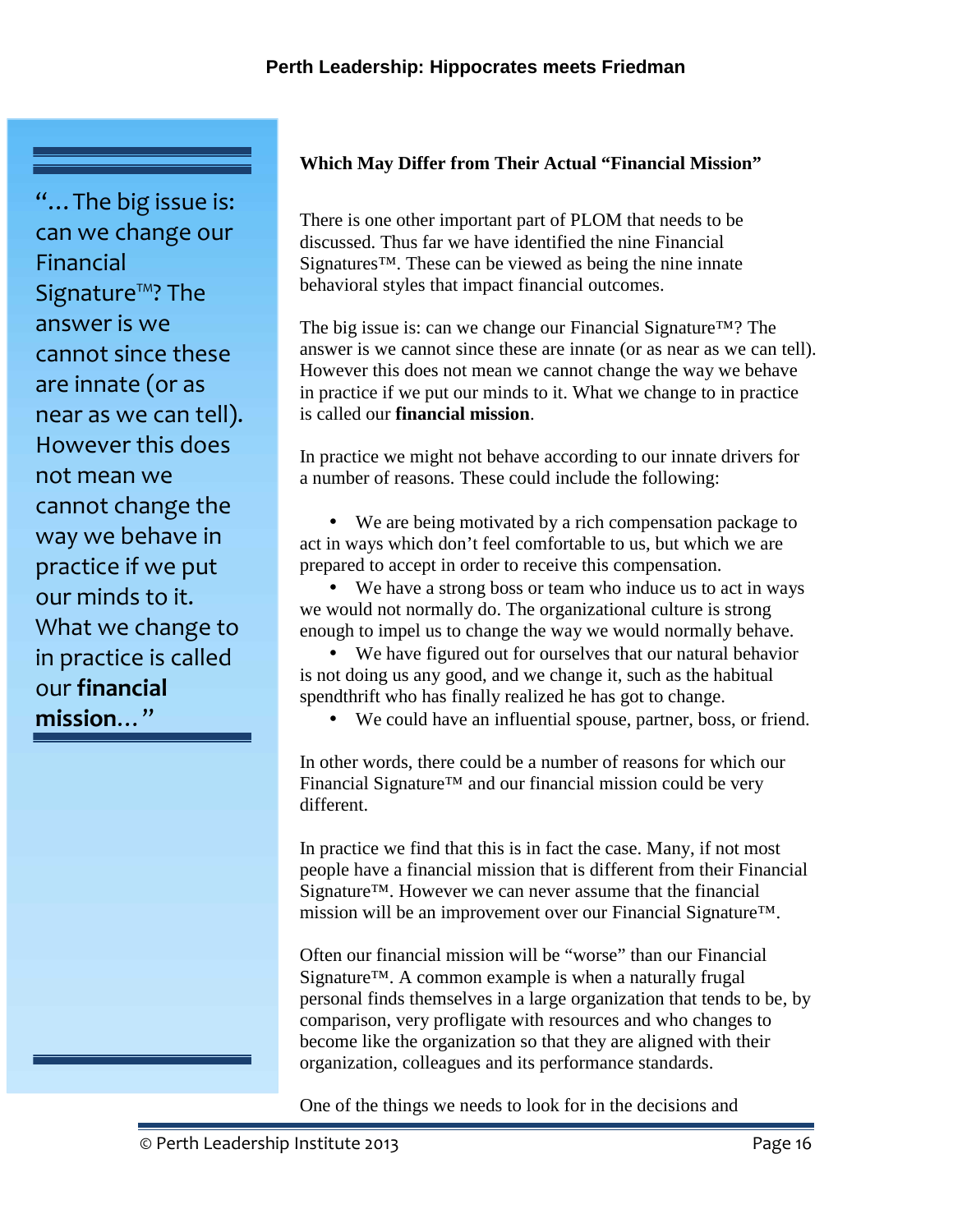behaviors of people in organizations is the extent to which their financial missions are different from their Financial Signatures<sup>™</sup> and if so, whether the change in an improvement or otherwise. Then we can have the basis to judge whether organizational incentives are helping people to change their behaviors in a positive or a negative way.

As you can imagine this is particularly important in public sector and nonprofit organizations where accounting and financial systems are not usually configured to give us good feedback on these issues. The issue is of paramount importance in judging whether the new healthcare environment will have the right types of impacts on behaviors to create more positive financial outcomes in an area where these have been hard to find.

## **Financial Signatures™ Impact Public Sector Managers Too**

What this model shows us is that we can explain decision-making in terms of its financial styles and associated financial outcomes. The outcome of decisions results from the particular combination of value-adding and resource utilization drivers that result from the SQ and IC cognitive biases.

Since we can predict the impact on gross margin and expenses we can also predict the

*However we can never assume that the financial mission will be an improvement over our Financial Signature™.*

operating margin that results from any combination of these particular behaviors. Although we don't have time to go into it here, we can use this model to show how the income statement, balance sheet and valuation of an

organization results from these behaviors. To find out more see the book by E. Ted Prince<sup>2</sup>

Just because someone happens to be in a government, nonprofit or a healthcare organization doesn't mean that this model is not relevant. The nine Financial Signatures<sup>™</sup> are a universal behavioral trait that results from fundamental human behaviors. Therefor they operate in all environments, personal and organizational.

Even if the organization is a governmental one, the status quo and illusion of control biases still operate in exactly the same way. However the only differences are that the outcomes might be recorded differently due to the differences between private and public sector financial recording systems. However the VA driver still results in more or less innovation and higher or lower demand for the governmental product or service involved. The illusion of control bias still results in more or less expenses and resources used.

Another way of viewing the nine Financial Signatures<sup>™</sup> is that these signatures are actually recording the notional or presumed profit-and-loss (P&L) statement, albeit in behavioral terms, that results from a person's or a team's or an organization's behaviors,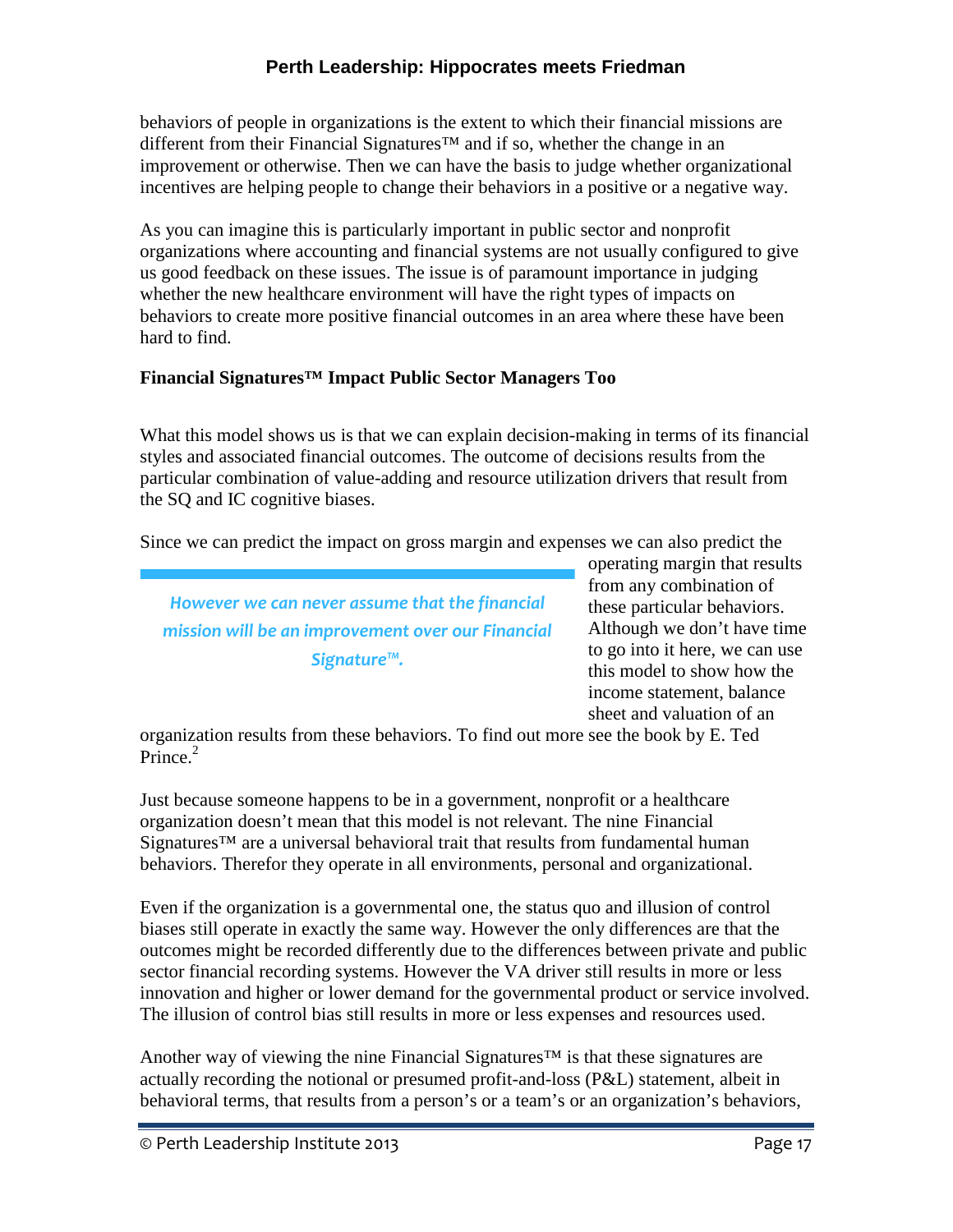"…we use the Financial Signature™ of an organization to show what its financial culture is and how this will impact its financial outcomes, in particular its ability to create or to consume capital…"

even if the actual financial figures are not being recorded. In other words a Financial Signature™ shows us the virtual P&L of an individual, team or organization based on its behaviors as shown in the Financial Signature™. These behaviors can be value-centric, resource-centric or balanced.

No matter if an organization records the actual financial outcomes, or records it in a different way to that in the private sector, the individual, team or organization will have financial outcomes which are recorded in the virtual P&L reflected in its actual behaviors.

So a public sector, nonprofit or healthcare organization will also have a financial outcome that is value-centric, resource-centric or balanced, resulting from its particular overall Financial Signature™. The result will be that the organization will be revealed to be capital-creating, capital-consuming or break-even. So we will be able to use Financial Signature™ results to show whether or not a particular healthcare organization, team or individual is one of these three types also.

# **These Tell Us Much More than Just About Individual**

#### **Behaviors**

The Financial Signatures™ of providers at first glance just tell us about individual behaviors. However they also tell us much more, as we see below.

**Individual vs. team vs. organization:** The nine Financial Signatures™ appear to refer to individuals, and so do they, in the first instance. They tell us for any given Financial Signature<sup>TM</sup> how the two cognitive biases impact their decisions-making, how this impacts gross margin and expenses, and how this impacts their level of capital creation. These Financial Signatures™ also tell us how these factors act on the individuals personally, in their family life, and corporately, that is their impact while they are in an organization.

But we can also use the same nine Financial Signatures™ to shown us how teams act and are impacted by these factors. A team whose membership comprises all of one signature will also have the same impacts as for an individual. And a team whose average Financial Signature<sup>™</sup> is also in particular position will also act as predicted, especially if the individuals tend to be less dispersed compared to one with the same average value but more dispersion. So the Financial Signature™ can also show us the impact of a team on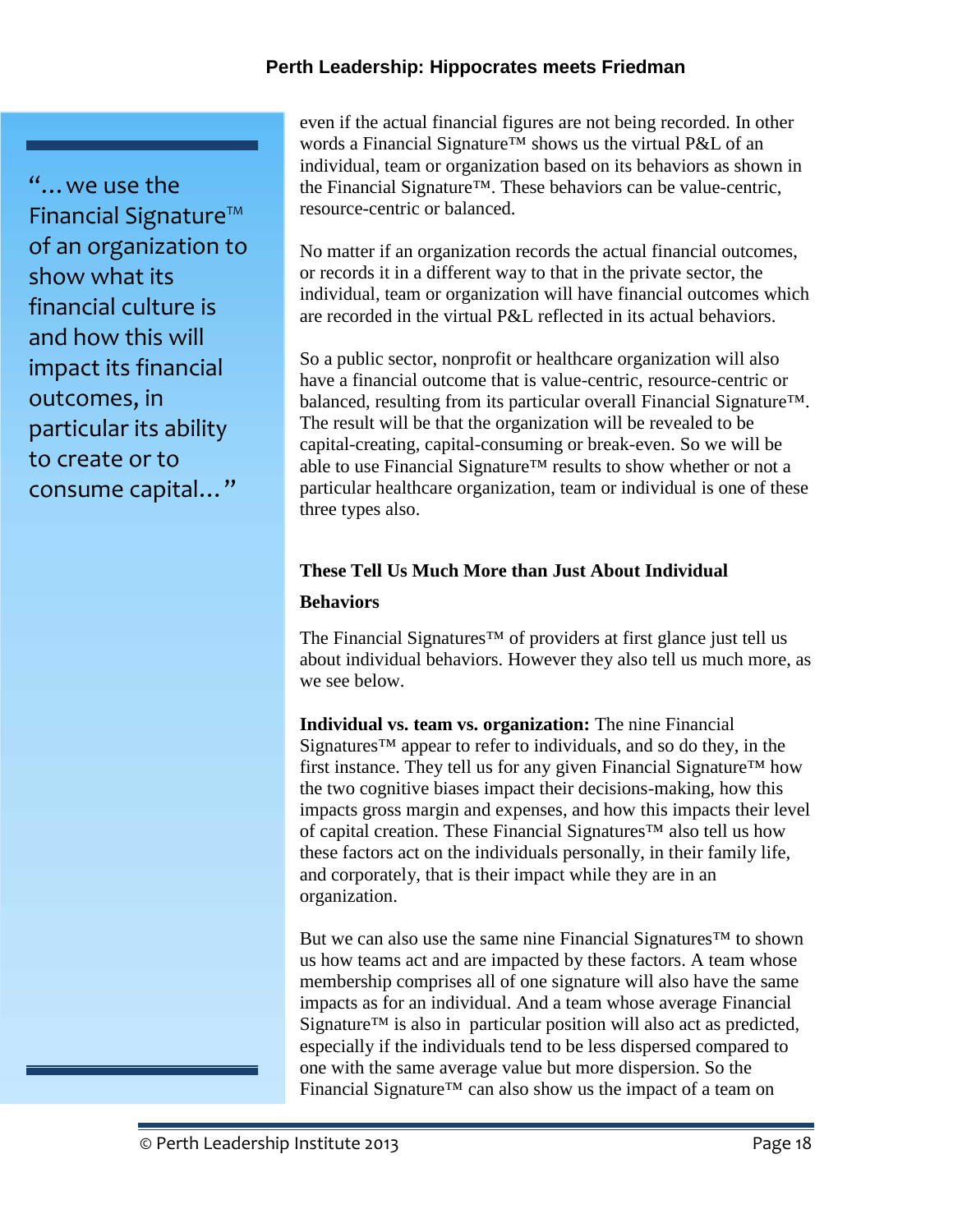financial decision-making and outcomes.

Finally we can use exactly the same principle to show how Financial Signature<sup>TM</sup> can apply to an organization. We can use it this way by calculating the average for the organization in exactly the same way as we would for a team. So the Financial Signature™ of an organization will predict the decision-making and financial style of an organization and its financial outcome. This is another way of saying that we use the Financial Signature™ of an organization to show what its financial culture is and how this will impact its financial outcomes, in particular its ability to create or to consume capital. Or we can use it to predict if it will be profitable or otherwise and the level of capital it will create or consume relative to its industry peers.

**Type of role:** The Financial Signatures™ will cover all the roles in healthcare. These include medical, paramedical, medical technicians, nurses, administrators, managers pharmaceutical and so on. We might expect to see differences in Financial Signature<sup>™</sup> depending on type of role, educational background and focus and length of education.

**Type of organization:** Financial Signatures™ can reflect a lot about the organization as well as its financial outcome. We might expect to see differences in Financial Signature™ depending on the type of organization, for example, research institute, hospital, practice, testing laboratory.

*The Financial Signatures™ will tell us not just about the likely outcome and profitability of an organization but also the extent to which it sees itself as maintaining, improving, or stabilizing health outcomes for their patients.*

We might also expect to see a difference depending on the aim of the organization. Financial Signature™ will also reflect differences in aims such as for primary care, preventive care, emergency care, HMO, etc.

#### **Size of organization:**

Financial Signature™ is also usually quite sensitive to the size of the organization.

Larger organizations tend for example to have relatively higher resource utilization and less value-adding, other things being equal. So this can shed light on the likely level of demand for their services, its impact on pricing (even taking into account regulatory concerns) and the importance of cost factors in its financial performance relative to peers.

**Type of financial culture:** Different Financial Signatures™ for different organizations reflect different financial cultures. The Financial Signatures™ will tell us not just about the likely outcome and profitability of an organization but also the extent to which it sees itself as maintaining, improving, or stabilizing health outcomes for their patients.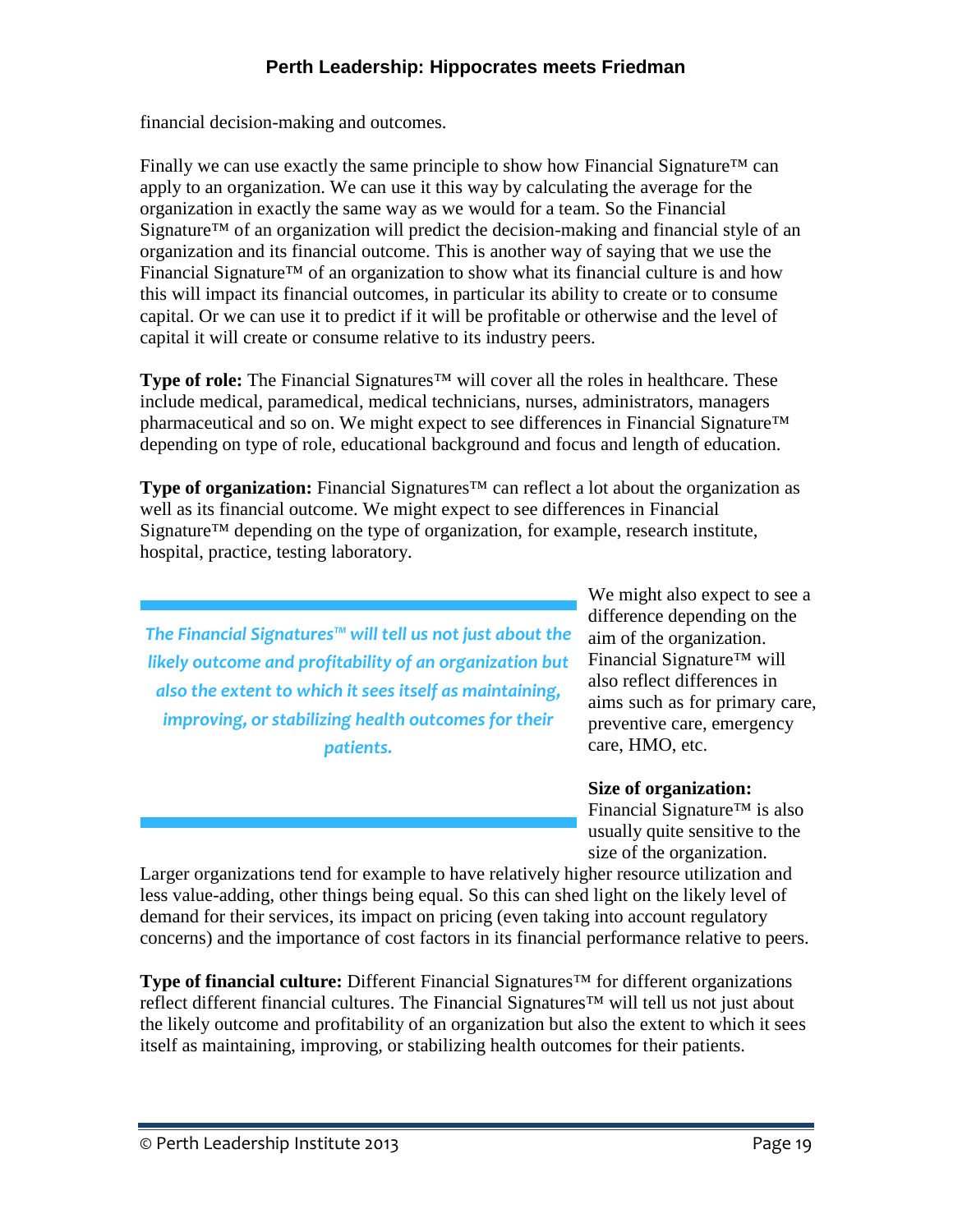**Innovativeness:** Financial Signature™ gives us a direct read on the relative level of innovativeness of the organization and how much value it is adding to its treatments and services.

Because there are three types of innovators in the Financial Signatures™, the data will also tell us about the character of this innovation; that is whether or not it is creating or consuming capital, whether it is likely to meet patient needs and the likelihood of patient success of the innovations that are emerging in the organization.

**Resource utilization:** Just as the Financial Signatures™ provide feedback on the characteristics of the innovative activity in the organization, so it does also with resource utilization. The Financial Signature™ data will tell us the extent to which the resource utilization is productive or whether it has gone beyond the productive stage and is now not providing commensurate benefits.

**Financial Signature™ vs. financial mission:** in this area the Financial Signature™ and mission can tell us a great deal. These include the following:

- Whether the organization is having a positive or a negative impact on the financial behaviors of its employees and managers.
- The degree of alignment or misalignment between the financial mission of the staff and that of the overall organization and its management.
- Whether there are differences in this level of alignment depending on the organizational location of the staff, there physical location, their organizational level, their specialty, level of education.
- If the level of alignment is improving or otherwise.

One of the key objectives of Obamacare is to improve the efficiency of the US healthcare system. **In order for this to happen, leaders, managers and employees in the system need to understand how their innate and learned behaviors contribute to financial <u>outcomes.</u>** The Financial Signature<sup>™</sup> offers us a rich set of approaches to help achieve these objectives.

# **The Widening Gap between Patient Needs and Healthcare Providers**

# **Medical Acumen is Declining**

Patients, of course, have a multiplicity of needs. However these needs boil down in essence to two:

- To get the best care possible
- To get this care at the lowest possible expense.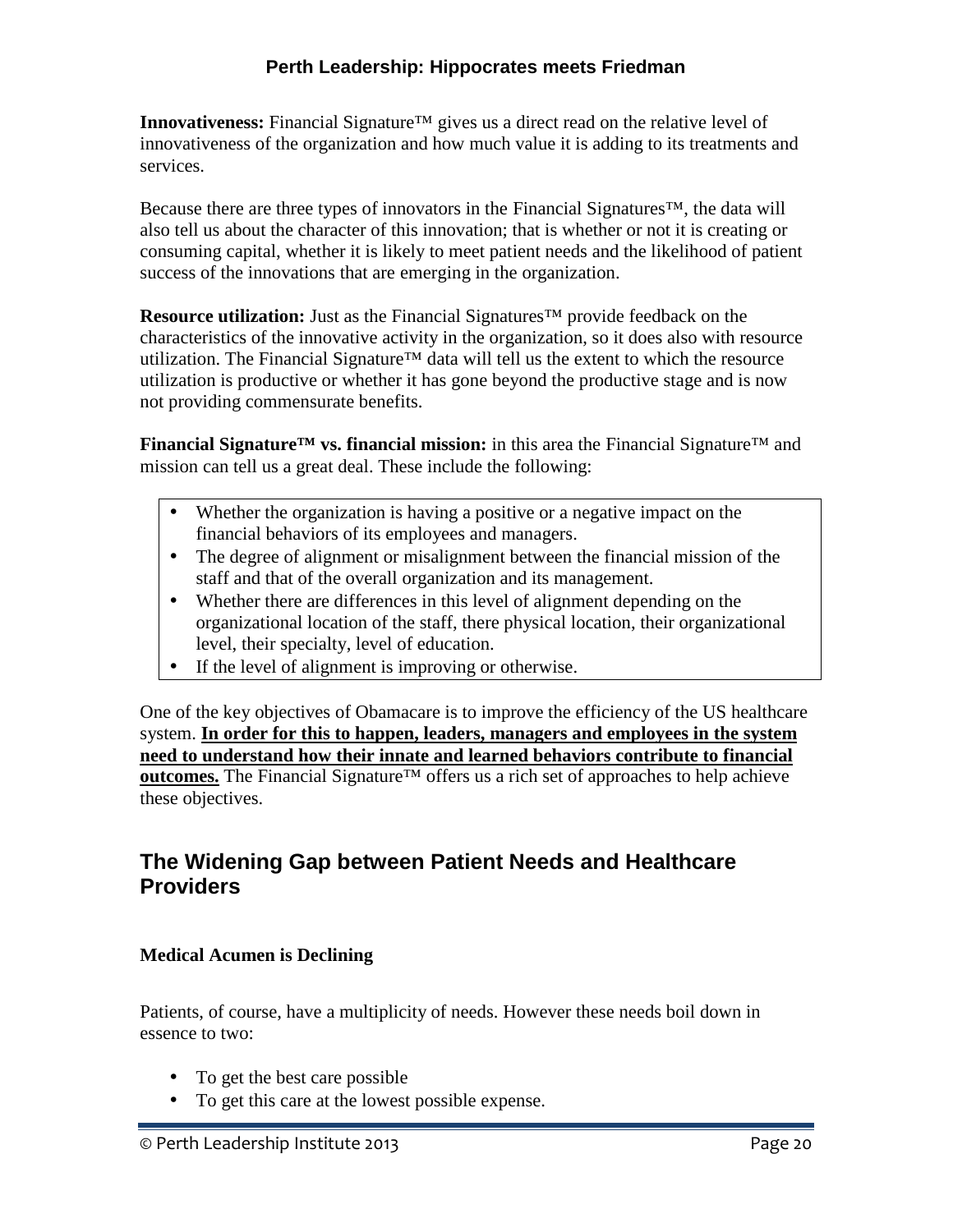*"…It might seem strange that more availability of new treatments and more data are actually leading to behaviors that are less value-adding. However in behavioral finance this is now being recognized as a critically new important behavioral phenomenon. This is that more information can actually lead to a less effective response…"*

We can recast the issue of the care that patients receive as being an issue of medical acumen. By "medical acumen" we mean the art as well as the science of medicine. Medical acumen comprises three main parts:

- **Treat**: the ability to identify and treat a medical condition
- **Prevent:** the ability to prevent a condition

• **Do nothing:** the ability to know when not to treat a condition – Hippocrates' famous "do no harm".

If a physician performed well on all three tests, then we could say that she possessed a high degree of medical acumen.

## **But More Treatment Doesn't Mean More Value**

The key problem is that value-adding in the healthcare system has been declining. This might seems strange given the vast increase in the number of technologies, drugs and new treatments available. But the real issue to look at is not the availability of these treatments, but what the behavioral response has been. As we have indicated earlier, this has led to overtreatment and a lack of emphasis on evidence-based treatment.

It might seem strange that more availability of new treatments and more data are actually leading to behaviors that are less value adding. However in behavioral finance this is now being recognized as a critically new important behavioral phenomenon. This is that more information can actually lead to a less effective response for two reasons:

• There is so much information available and there is no way to distinguish between what is good and bad

• When so much information is available, often decisionmakers unconsciously filter out the information which they don't agree with and make a decision in a way which accords with their unconscious biases.

The upshot is that we cannot rely on having a high level of education or of information about the choices that are available since there are unconscious mechanism at play which subtly distort decisions in ways that most decision-makers are not aware of and do not understand.

What this means in effect is that it really doesn't matter how many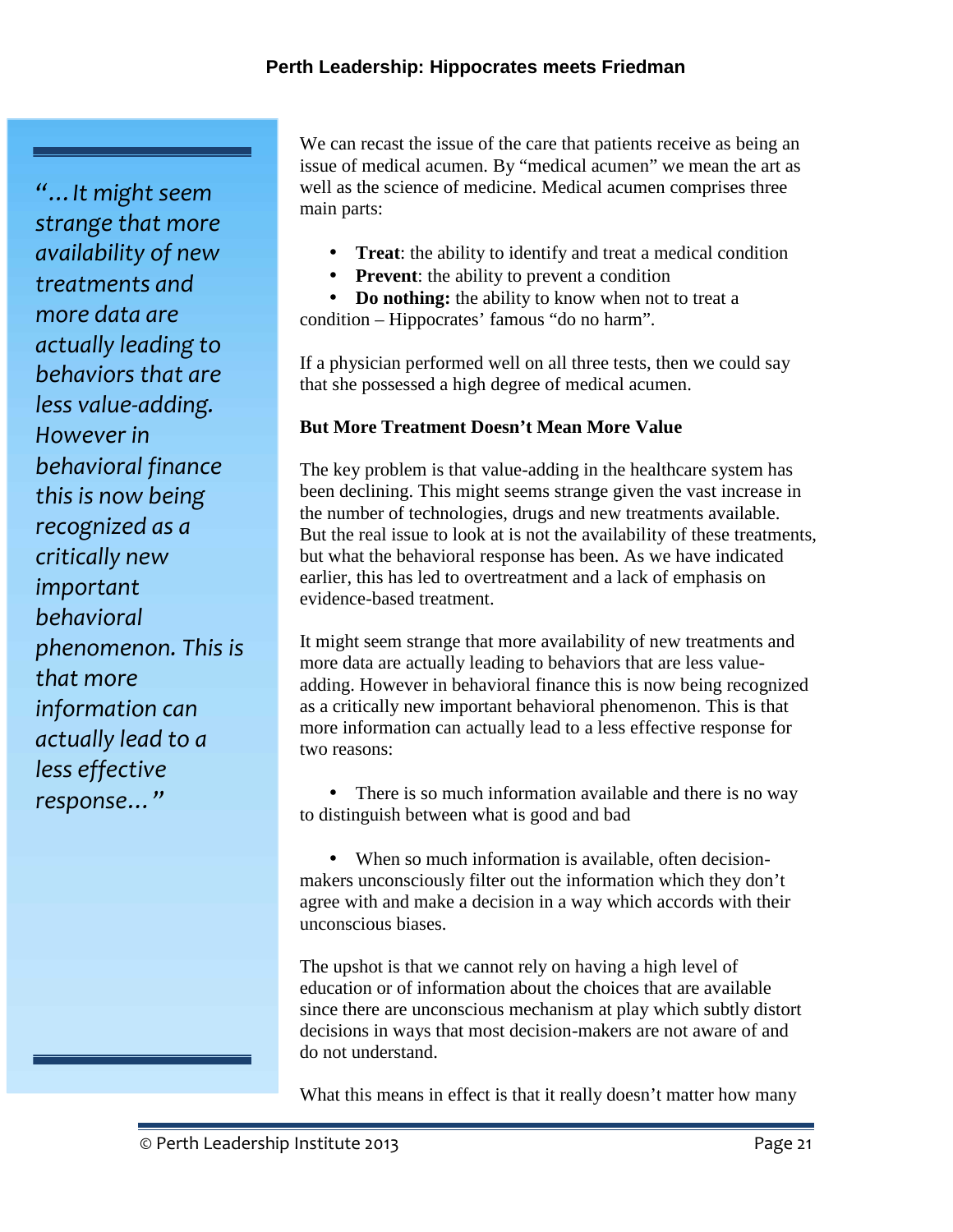*"…In other words, we cannot confuse medical skills with medical acumen. It is quite possible for the rise in skills to be occurring as medical acumen declines because of these behavioral issues and because of trends in the healthcare system…"*

new technologies, drugs and treatments are developed. Value adding for patients is ultimately a behavioral issue and unless providers are made aware of these behavioral issues, no matter what the number of new approaches, the amount of education and training in them, value-adding will tend to decline. In particular it will probably decline even more as new treatments become available since the factors of confusion and behavioral filtering will still operate even more strongly.

Note that we are not saying here that medical skills are declining. In fact in all likelihood medical skills are increasing. What we are saying is that financial missions of healthcare providers are declining because of the cognitive issues we have raised above. In other words, **we cannot confuse medical skills with medical acumen**. It is quite possible for the rise in skills to be occurring as medical acumen declines because of these behavioral issues and because of trends in the healthcare system.

In some medical acumen in the area of treatment is declining. So in this area patients' needs are being met less effectively than could be the case given the potential to help them.

## **Prevention is A Dirty Word in Healthcare**

The second criterion we indicated for identifying and measuring medical acumen was the ability to provide effective preventive approaches. But here again the healthcare system is falling massively short of what is needed.

It is well-known that the healthcare system provides little incentive for preventive care. As a result the vast majority of treatments are aimed at curing rather than preventing. The most important reason for this in the healthcare system is perverse monetary incentives which provide the highest fees for services currently provided and almost no monetary incentive for preventive services and success.

This factor is one of the reasons behind obesity, diabetes and the many diseases connected with this condition. The healthcare system provides much more incentive for providers to give treatment than to prevent it. This too means that medical acumen is again reduced through the impact of these systems and factors.

#### **"Do No Harm" Honored in the Breach**

Declining to provide treatment when it is not warranted is a critical component of medical acumen. Powerful social, economic and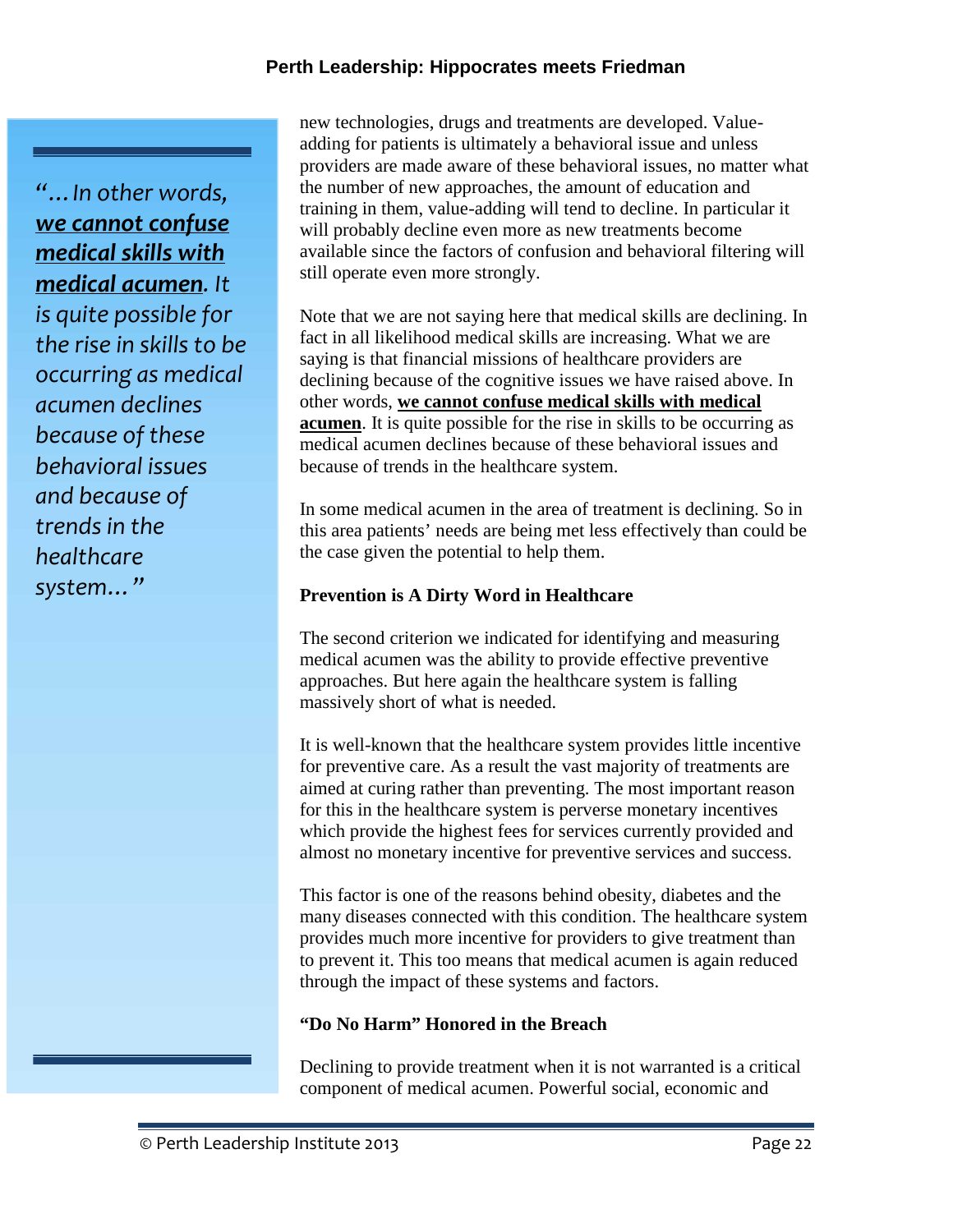*"…"Do no harm" is honored in the breach particularly in the case of end-oflife treatment. It is true that there have been some moves to curb some of the excesses in this area in recent years. However it is still a major cost-driver in the healthcare system…"*

ethical factors exacerbate the incentive to offer treatment even when it shouldn't be given. Although some progress has been made – e.g. a reduction in the knee-jerk reaction to prescribe antibiotics for minor ailments – declining to provide any treatment is still a minor priority in medical care. This is largely because of the fee-for service system which provides perverse incentives to provide treatment even when there is no benefit.

"Do no harm" is honored in the breach particularly in the case of end-of-life treatment. It is true that there have been some moves to curb some of the excesses in this area in recent years. However it is still a major cost-driver in the healthcare system.

However in the case of end-of-life care, the ready availability of numerous procedures and tests, such as MRI, diagnostic procedures and so on means that it is genuinely difficult for a provider to know when such diagnostics should be given or not. In almost all cases there are powerful financial and legal reasons for providing these, even if they are not medically warranted. So once again medical acumen is compromised.

System factors are a major driver in this problem but so are behavioral factors. As we have mentioned, most Financial Signatures™ are resource-centric so for most healthcare providers it is a comfortable response to provide more care, even if it is not warranted. This is because the illusion of control cognitive bias acts strongly to convince the healthcare provider that the treatment is giving them more control over the situation when in fact it isn't.

## **Severe Illness Impacts Providers' and Patients' Financial Missions**

There is yet another important factor. This is the importance of severe illness and the prospect of death in leading to changes in financial mission. Simply put, even if there is little or no likelihood of any improvement in health status, those in severe distress and those treating them will often change their financial mission to one that is even more costly even if their Financial Signature™ is more value-centric.

The salience of life-ending scenarios makes healthcare very different from most other areas of business and government. Factors that might otherwise lead people to alter their financial mission to one that was more value-centric, or at least would lead them to moderate a movement towards being more resource-centric, will be reduced or even eliminated in these end-of-life health scenarios.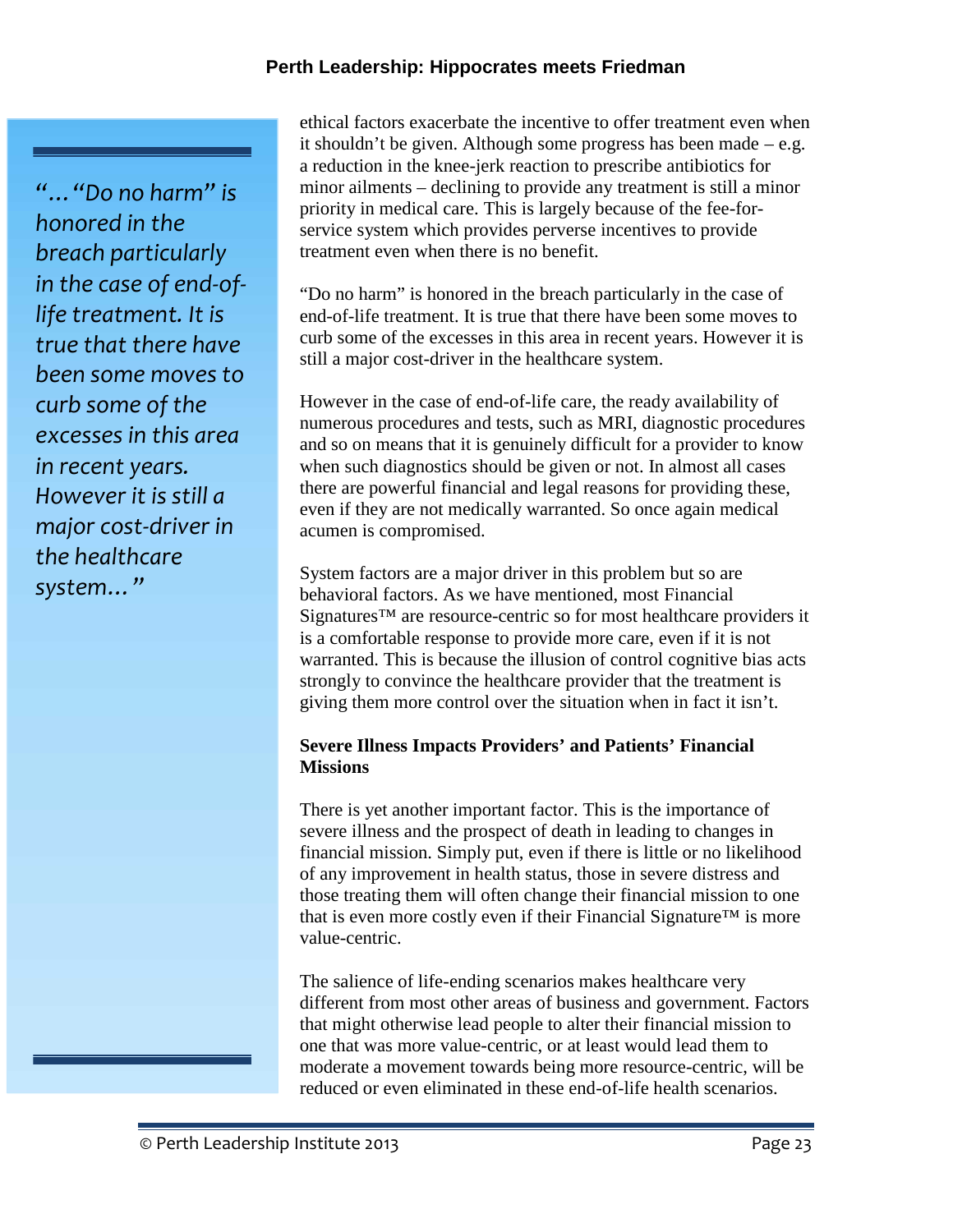*"…The implication of this factor is that as patients' health status worsens, then the financial mission of their providers will become more resource-centric thus exacerbating the cost issue. So an ageing population means a systemic move to a more resource-centric position. In turns this movement widens the gap between patient needs and health provider treatment approaches…)*

In these cases a whole range of factors ranging from emotional, ethical and empathetic will lead to behaviors that will deviate from what is optimal is a wider sense. We have to take this into account in devising strategies for change in the healthcare system.

The implication of this factor is that as patients' health status worsens, then the financial mission of their providers will become more resource-centric thus exacerbating the cost issue. So an ageing population means a systemic move to a more resource-centric position. In turns this movement widens the gap between patient needs and health provider treatment approaches.

So it's also the case that medical acumen is declining in the area of "do no harm" because of both system and behavioral factors, with systemic incentives compounding the impact of these behavioral drivers.

Today healthcare is powerfully driven by quality, compliance and professional standards. These all combine to form a medical diagnostic and treatment edifice that actually tends to reduce medical acumen. The result tends to be overtreatment and over-use of resources where the outcomes are hardly assured. This is the case despite the immensely successful strides that medicine has made in treatment due to modern methods.

Even where healthcare providers understand personally that these things are happening, and their own personal behaviors make them feel uncomfortable about these approaches, current healthcare systems and factors will oblige them to bring their behaviors in line with the compliance, legal and professional standards that lead to these sub-optical financial outcomes. Thus is medical acumen systemically compromised in modern healthcare regimes.

But of course, different people have different innate financial styles too. Some of these styles will unconsciously welcome these trends because their innate behaviors are actually in line with them. Others will not. So we need to understand at a more granular level the Financial Signatures™ of healthcare providers in order to be able to develop ways to improve medical acumen and thus financial outcomes.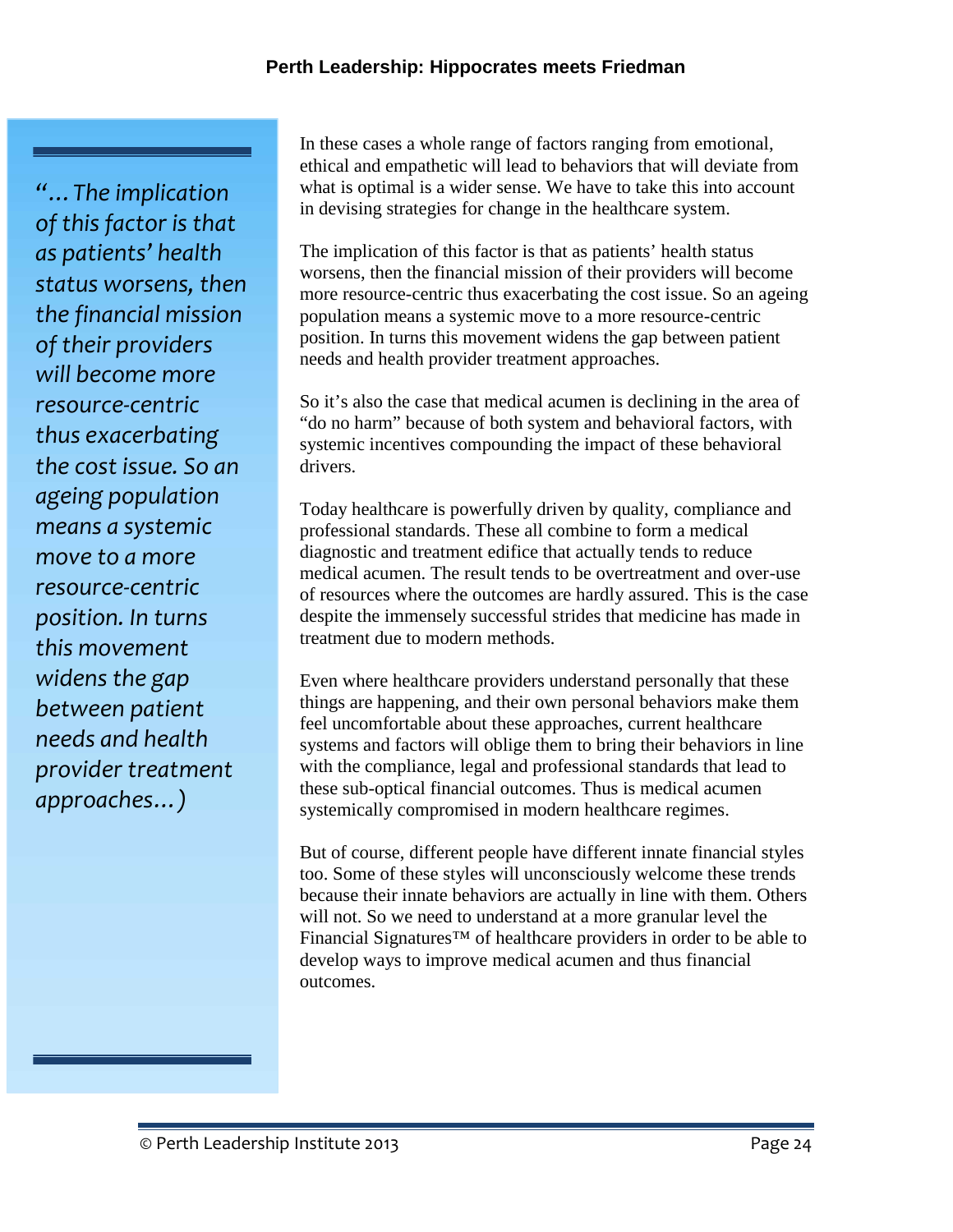*"…No matter what the innate behavior of the provider, they will tend to move more into resource centric territory. The Medical Concierge model, in other words, systematically moves provider behaviors in ways that increasingly adversely impact financial outcomes. It might also move them into adverse medical outcomes by spurning a higher focus on prevention and by encouraging them to provide treatment when it should not be…"*

# **The Traditional "Medical Concierge" Model is Based Primarily on Resource-Centric Behaviors**

We can call the current model of medical practice, the **Medical Concierge** approach. This model comprises a focus on purely medical issues, at the level of the individual only, and focused on cure rather than prevention. This is the traditional model of medicine.

The Medical Concierge model is one that relies on the ability of a provider to have the quality of medical acumen. In this model, the level of medical acumen could be either high or low or anywhere in between. This model doesn't just apply to a physician but to any healthcare role in the current healthcare system. This is because other roles, such as those for paramedical, financial, regulatory are still based on this traditional model of medicine and exist to support and sustain this model.

Unfortunately this sounds rather like the old-new model of medicine that has recently undergone a revival. In this model doctors charge a monthly fee for unlimited access to a medical practice. Usually they don't accept insurance. But the models are similar in the major respects that they focused on cure rather than prevention, on the individual rather than the social financial outcomes and focus on strictly medical rather than health issues.

In the Medical Concierge model of medicine, providers are searching for the cause of a condition, and services to address it for a particular individual. Heroic measures are normal since the broader cost impacts and the social opportunity costs incurred have no place in this model. The more services a provider gives, the higher the financial return, the lower the legal risk. The more conservative a service, the lower the legal risk and the lower is the insurance cost.

This looks familiar. Actually what it says is that the healthcare system is impelling financial missions towards the lower right of the Financial Signature™ diagram, towards less risky and more expensive procedures.

No matter what the innate behavior of the provider, they will tend to move more into resource-centric territory. The Medical Concierge model, in other words, systematically moves provider behaviors in ways that increasingly adversely impact financial outcomes. It might also move them into adverse medical outcomes by spurning a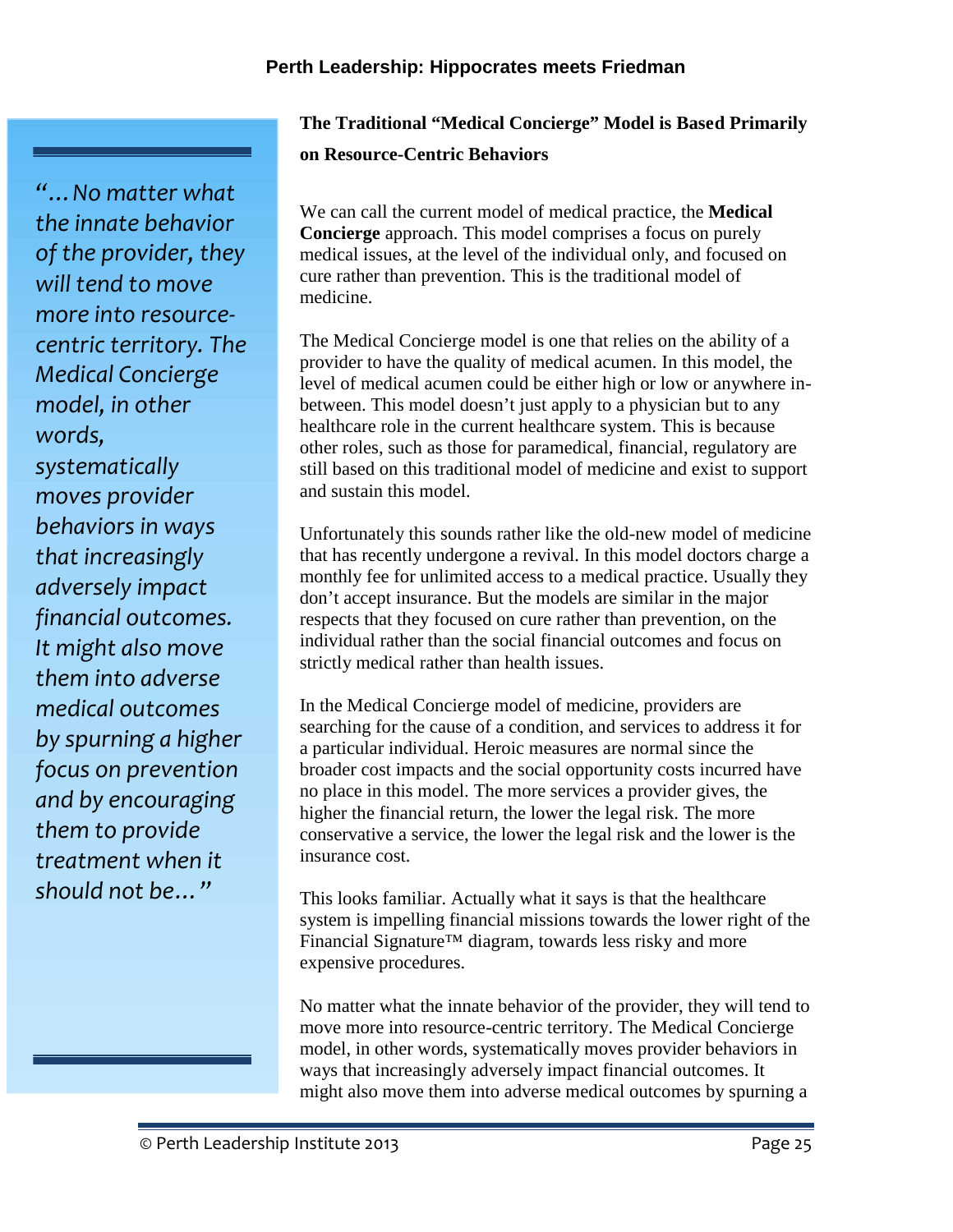higher focus on prevention and by encouraging them to provide treatment when it should not be.

## **Provider Financial Missions Have Been Deteriorating**

All of those who work in healthcare will have one of the nine Financial Signatures<sup>™.</sup> However these will; not be evenly distributed if the distribution is the same as the private sector which is likely to be the case.

In the private sector we have found that 12% of all those tested have value-centric styles, 44% have balanced styles and another 44% have resource-centric styles. That is, it is probable that in the healthcare sector, 12% of individuals, teams and organizations create capital, 44% of them neither creates nor consumes capital and 44% consume capital.

We can divide those in healthcare between the providers and the patients. For the providers the model predicts that the vast majority will be low or medium value-adding and with medium to high resource-utilization. That is, the providers are likely to be Consolidators, Traders, Conglomerators and Industrialists.

*What the above analysis tells us is that, if we consider just behavioral factors, there is a strong tendency for towards higher costs and lower value-adding.*

But many of the providers will have a different financial mission. We have not done enough testing to be sure how these have changed but we can be reasonably sure that many will have increased their resource utilization due to the overwhelming pressure

on a number of fronts. Moreover many will not try to provide higher value-added services that are on the cutting edge.

Reasons for this include:

- Many providers will use a greater number of procedures for ethical reasons, knowing that although there is little likelihood that they will work, but because they are available despite high cost, and they want to do everything in their power in the hope that it will work, even if it is a low probability.
- There are severe penalties for being on the cutting edge where it leads to a failure of care; these particularly include legal penalties; this tends to favor providers who are not high or even medium value-adding.
- There are equally severe penalties for those who are frugal, including lower incomes than average, low revenues (because higher costs lead to higher reimbursements), and higher legal and insurance costs where lower costs lead to problems in care.
- Regulatory, compliance and cultural factors are powerful incentives leading to higher resource use and expenses.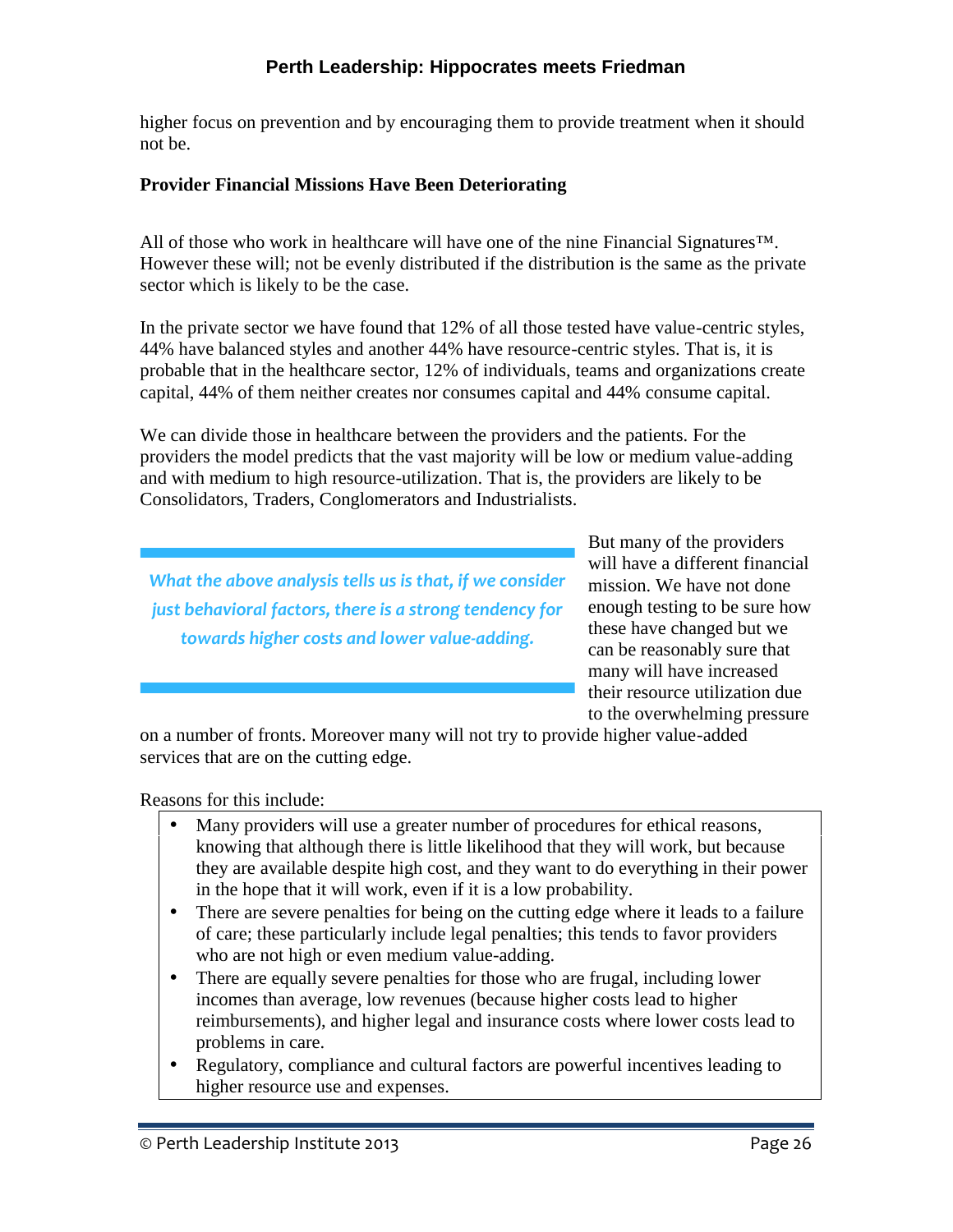*"…We might think that further action on the side of cost containment systems, compliance; regularly action and so on could have a greater impact. But the existence of pre existing biases towards higher resource utilization makes it very likely that these strategies would never work. Simply put, they are battling innate behaviors which, in the absence of action to formally and explicitly change them, are very unlikely to change…"*

 A higher number of procedures lead to higher incomes for many people in the healthcare field.

What the above analysis tells us is that, if we consider just behavioral factors, there is a strong tendency for towards higher costs and lower value-adding. External factors will strengthen this tendency by leading many people to change their financial mission to one that is even lower value-adding and higher resource utilization.

Although there would be others whose financial mission would be higher value-adding and lower resource utilization we can be reasonably sure that the ones who become more resource-centric will be more numerous than those who become more value-centric.

In other words, the behavioral tendency in healthcare as for other industries and organizations, in the absence of offsetting action, is for the system to become more resource-centric over time. That is it will tend to consume more capital over the longer-term.

# **Reducing Resource Utilization Doesn't Necessarily Cut**

# **Expenses**

As we have found in our research into Financial Signatures™, there is a tendency for most people to be higher on this side. So the healthcare system in any case starts off with a decided behavioral bias towards higher resource utilization.

But we have to add to this the systemic tendency in the healthcare system, independent of behavior, also to favor higher resource utilization approaches and ways of doing things. So both systemic and behavioral factors lead to higher costs and expenses.

Over the past few years there has been a move to rein in healthcare costs through a variety of means ranging from insurance reimbursements, regulatory action, and compliance audits and so on. But these have demonstrably had little impact on the overall problem.

We might think that further action on the side of cost containment systems, compliance; regularly action and so on could have a greater impact. But the existence of pre-existing biases towards higher resource utilization makes it very likely that these strategies would never work. Simply put, they are battling innate behaviors which, in the absence of action to formally and explicitly change them, are very unlikely to change.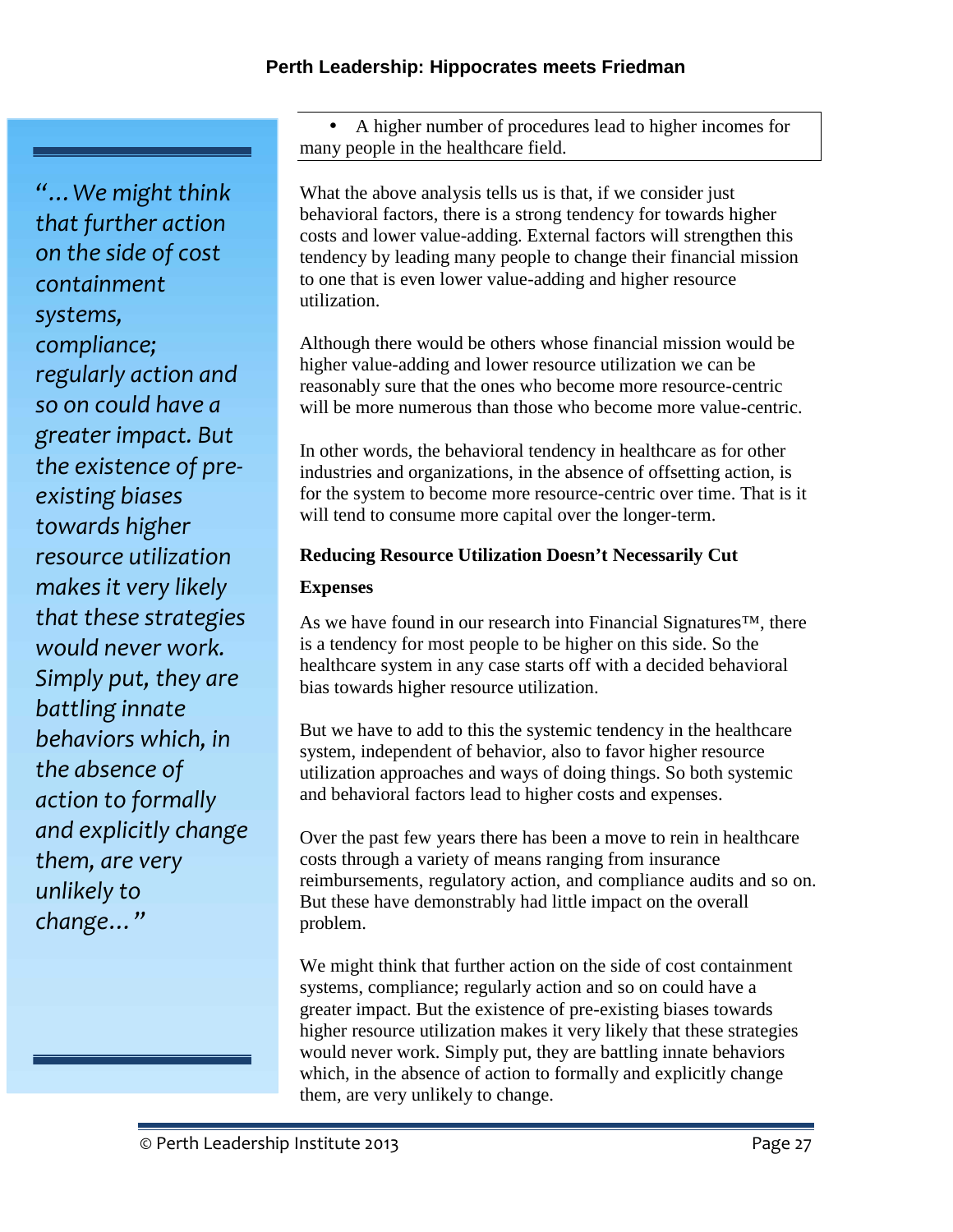*"…The only way of ensuring that the right decisions are made by individual healthcare providers is to train them into changing their behaviors by showing them the principles of these changes so that they make the right decisions in the unique circumstance in which they so often find themselves…)*

The focus in the healthcare system is to cut costs. But this isn't always the right answer.

Where cutting costs leads to lower healthcare system value, such a decision is wrong. The correct answer is to ensure that for any decision, overall value increases.

Where the value-adding of the system doesn't change due to a particular approach, increasing overall value will indeed mean reducing costs. But there are going to be plenty of cases where in order to increase value, costs have to be increased. This should be done where the amount of value added is greater than the cost increase.

In the hurly-burly of modern medicine, confronted with reality, emergency cases and real people, it is not always easy to make the right decision. Certainly rules from headquarters, State regulators or Washington will not fix the problem.

The only way of ensuring that the right decisions are made by individual healthcare providers is to train them into changing their behaviors by showing them the principles of these changes so that they make the right decisions in the unique circumstance in which they so often find themselves.

# **Provider Behaviors are Increasingly Falling Short of Patient Needs**

All of the above can be summed up simply. Patients want better care and lower costs.

But medical acumen is declining because of system and behavioral factors in providers. So the value of treatment is increasingly falling short of its potential. And resource utilization is inexorably rising because of both perverse incentives, social and other factors and also due to powerful behavioral factors. The gap between what patients need and what provide give is widening, as we show at Figure 3.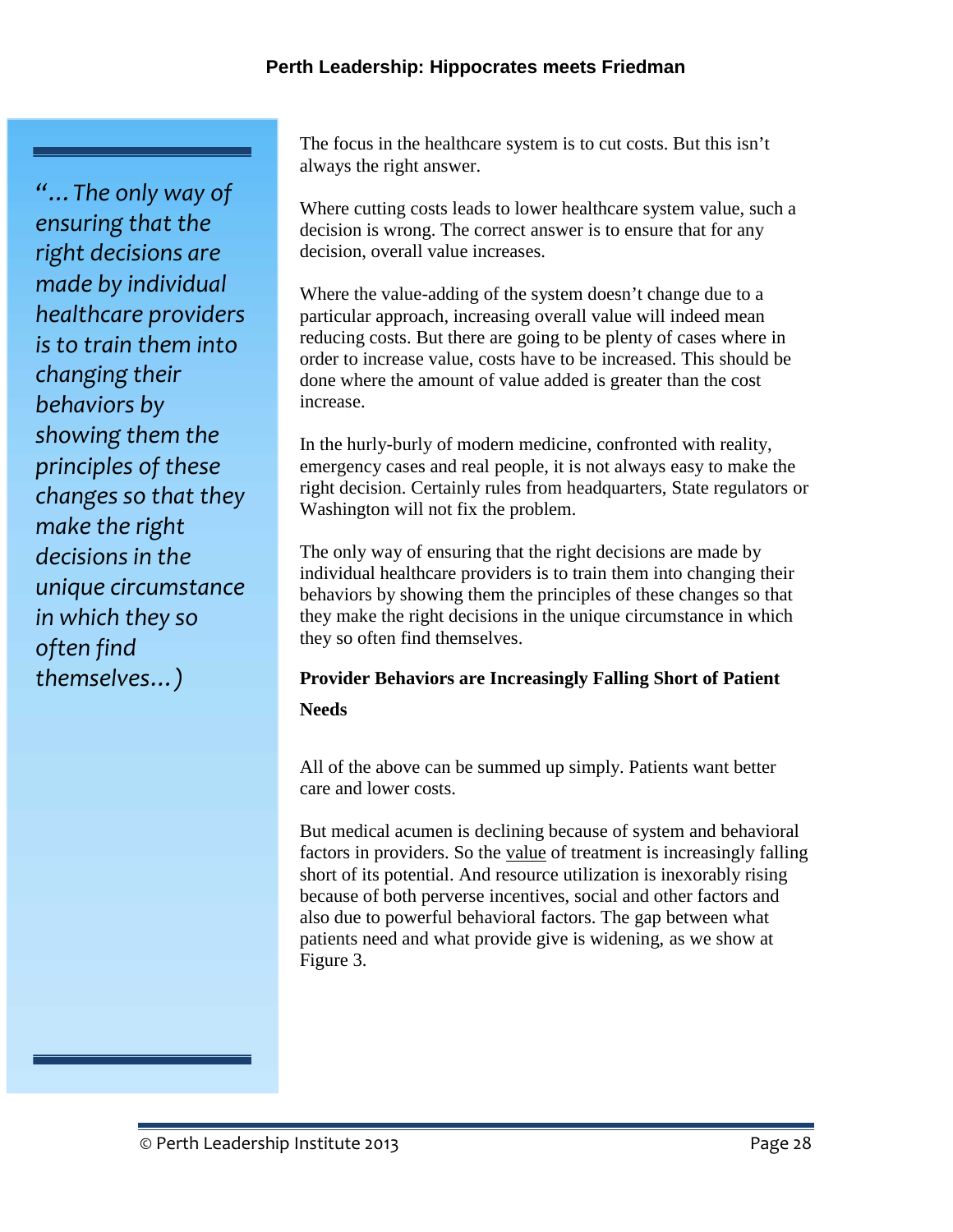#### **Figure 3 Meeting Patient Needs**

*"…But it's now clear that in order to address the issues of cost/benefit, mounting healthcare costs, and the issue of providing healthcare to everyone at a reasonable cost, healthcare providers must become more aware of the business goals of the healthcare system. To do this they must understand how their own behaviors impact social and business outcomes. We call this the Health Portfolio Manager (HPM) approach…"*



The issue is how to get healthcare providers to move their financial mission to ones that are closer to those in the upper left of the Financial Signature™ diagram.

# **Introducing the Health Portfolio Manager Approach**

The traditional concept of the healthcare provider was what we have called the Medical Concierge. That required a certain level of medical acumen but as we have seen, medical acumen has been under pressure due to multiple factors.

But it's now clear that in order to address the issues of cost/benefit, mounting healthcare costs, and the issue of providing healthcare to everyone at a reasonable cost, healthcare providers must become more aware of the business goals of the healthcare system. To do this they must understand how their own behaviors impact social and business outcomes. We call this the Health Portfolio Manager (HPM) approach.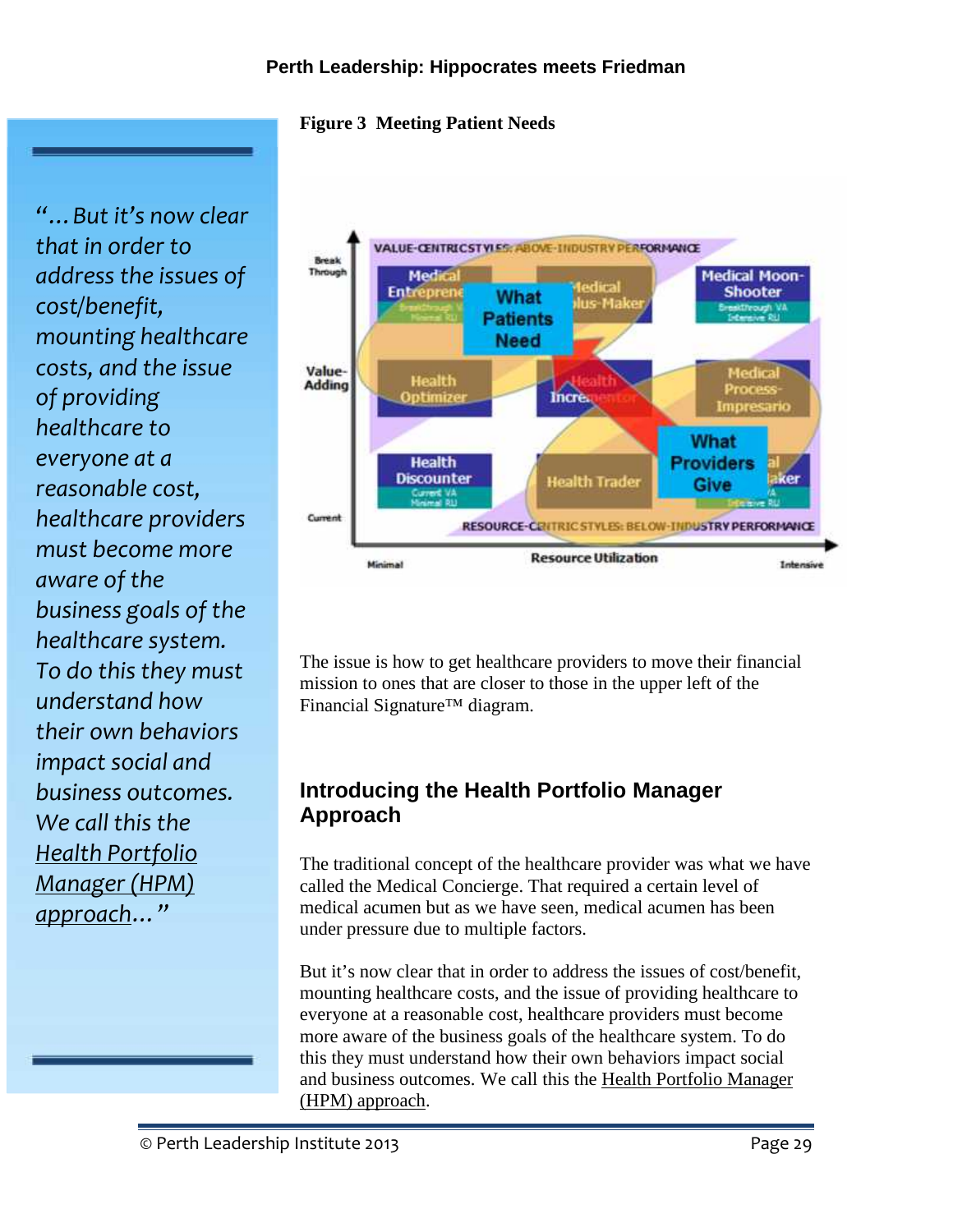In the HPM approach, goals change. The Medical Concierge aims to get the best medical outcome for current conditions for an individual. In the HPM approach, the aim is to achieve maximum health value for optimum resource use for all the patients being looked after by the organization of which the provider is a part.

The HPM approach includes the following aims:

- Focus on prevention, not just cure
- Views health of a community not just separate individuals as goal
- Aim is to reduce social opportunity costs of individual care
- Aim is to increase overall value of the healthcare system
- Reduce overall system costs for a given level of care
- Not to give care where it isn't needed
- Method is to leverage behavioral change in providers to increase healthcare system value

In effect what we are saying is that the HPM approach entails a move to the upper left of the Financial Signature<sup>™</sup> diagram. We show this at Figure 4 Migration to Health Portfolio Manager.

#### **Figure 4 Migration to Health Portfolio Manager**

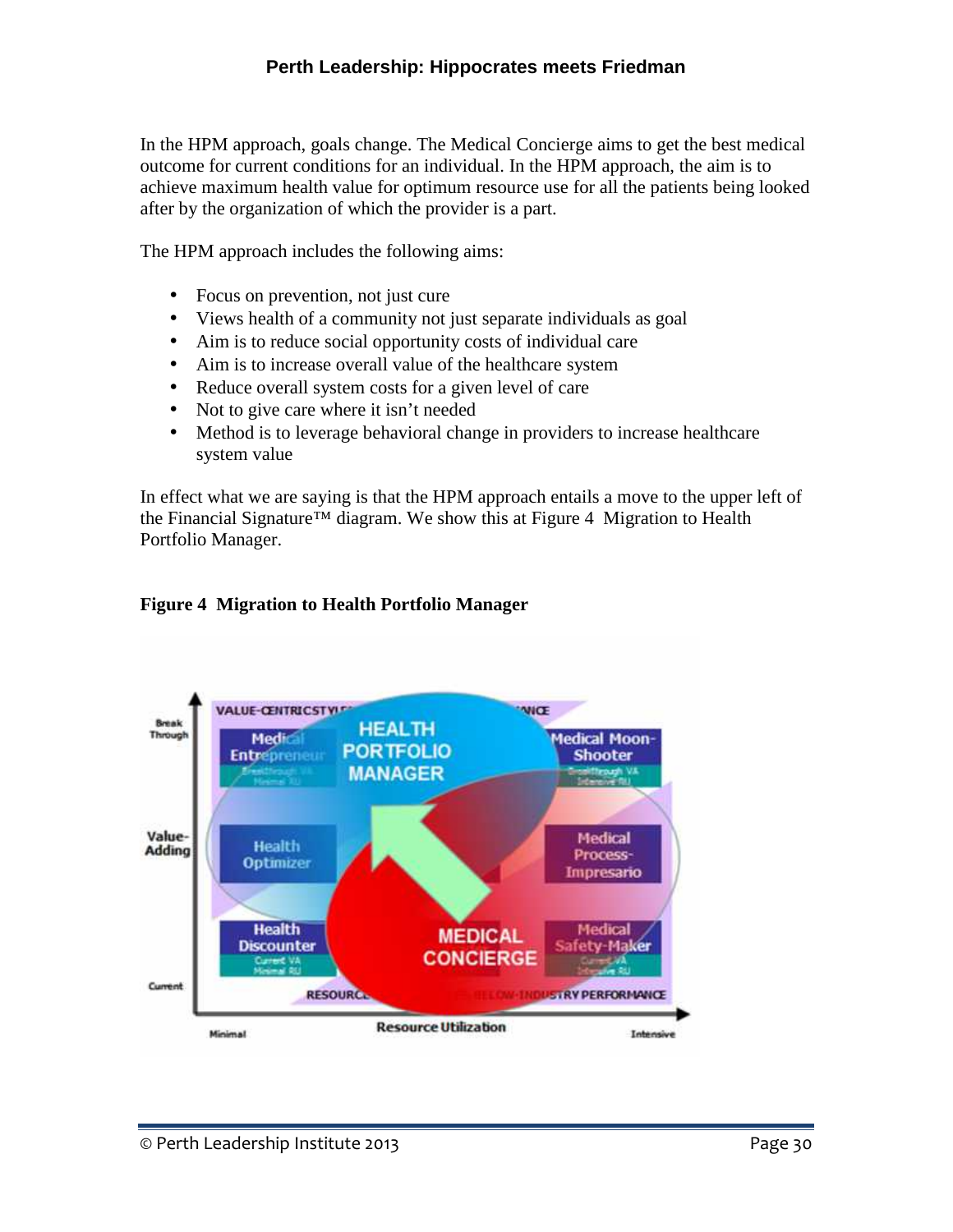Such a move doesn't necessarily mean that providers must become Medical Entrepreneurs, Medical Surplus-Makers or even go to the top line of innovator Financial Signatures™. Nor does it mean they have to move to become frugal Health Optimizers or Health Discounters, although there could always be cases where this might be an appropriate move.

But what the figure does mean that behaviors in the health system must move gradually towards the upper-left, even if they don't to move any of the edges or corners. The principle is that even small and incremental moves towards the upper left by many providers will produce major changes in financial outcomes at the level of the overall healthcare system.

*The principle is that even small and incremental moves towards the upper left by many providers will produce major changes in financial outcomes at the level of the overall healthcare system.*

Even movement that takes providers from, say an average of Safety-Makers (in the upper left of the Safety- Maker box) to an average of Health Incrementors (in the lower right of the Safety- Maker box) would have an enormous positive impact on financial outcomes in the healthcare system implying a

change from the massive consumption of capital, to little or no consumption. At the national budget level this implies a huge positive change in outcomes and thus a huge positive impact in fiscal outcomes for the US.

For the new healthcare system to work as it is intended, providers must transition from a Medical Concierge to an HPM role. This will require changes in behavior. That in turn will require widespread training.

#### **Behaviors Need to Change, Not Just Systems**

*Providers at all levels and in all roles need to understand the principles behind business acumen and behavioral change. They need to understand how to recognize their own cognitive biases and to develop the level of self awareness that will enable them to recognize and compensate for them and to make the correct behavioral change which will results in the right decisions in their own unique situations.*

#### **Need for Outcome-Based Decisions**

This behavioral training needs to show providers how to focus on long-term health and not just short-term medical outcomes. **It needs to show them the extent to which their own innate behaviors tend to favor one or the other and how to change their**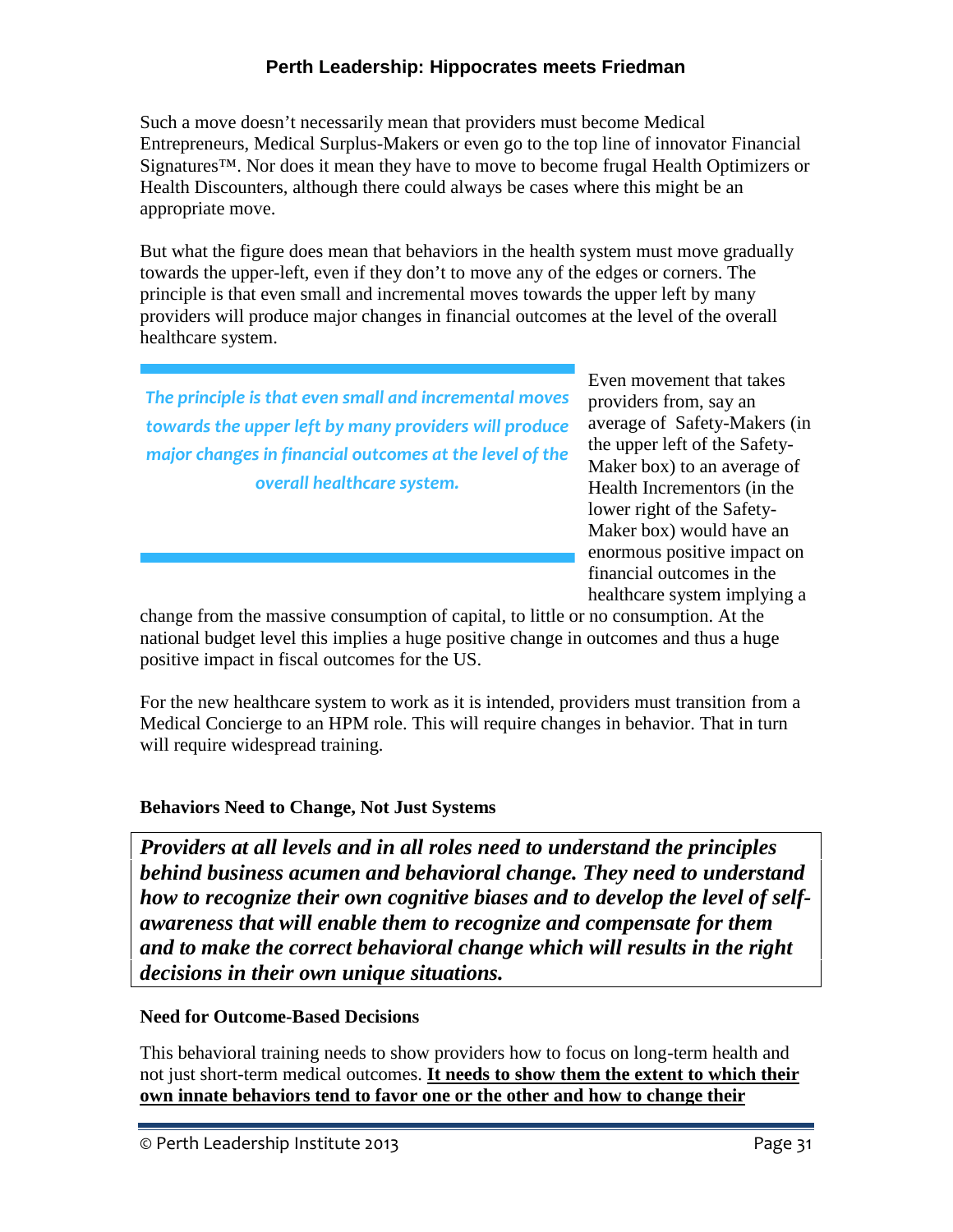#### **behaviors so that they more accurately show the right decisions to make in their own circumstances**.

## **Training On Social As Well As Individual Benefits and Outcomes**

The training in business acumen needs to show the differences in behavior needed to improve **social as well as individual outcomes**. That means understanding how decisions in the cases of individuals will increase social benefits such as price and cost rather than the inverse. It needs to show them how individual provider innate financial behaviors can lead to high social opportunity costs and what they need to do regarding their own behaviors so that they reduce social opportunity costs.

## **Training in Business as Well as Medical Acumen**

Traditionally the practice of medicine has focused purely on individual medical outcomes, with little attention to both individual and especially social costs. The training needs to show how to **integrate both medical and business acumen**. It needs to show how quality of care concerns need to integrate business issues so as to improve overall social health cost-benefit and social health outcomes.

## **All Levels and Roles Need to be Involved**

It would be a mistake to see this as being a matter just for financial or insurance roles in the healthcare system. Medical and para-medical professionals on the front-line play a critical role in making decisions that impact financial and business outcomes and arriving at the right balance of medical and social cost-benefits. All **medical and para-medical roles need this training** since it is their collective behaviors that will determine how successful the change in behavior is with respect to overall financial and medical outcomes.

In effect we are saying that these issues should be integrated into medical education at as an early stage as possible. Where it is not possible to integrate it at the pre-professional training stage it should be introduced as professional training for existing providers. **It is only if this training occurs that parallel change in systems, compliance and regulation can be truly successful**

# **Training Should be at the System Level**

It isn't just training within hospitals that is needed. Individual and primary and specialty care practices are also critical players in the overall system and should also undergo training in business acumen training. This also includes mental health as well as physical health since this area is rapidly expanding in terms of its importance in overall health outcomes and overall health cost increases.

And we can't just limit training to the front-line healthcare providers. We also need to include insurance companies and roles, government and private regulators and government policy-makers themselves so that they also understand how to integrate these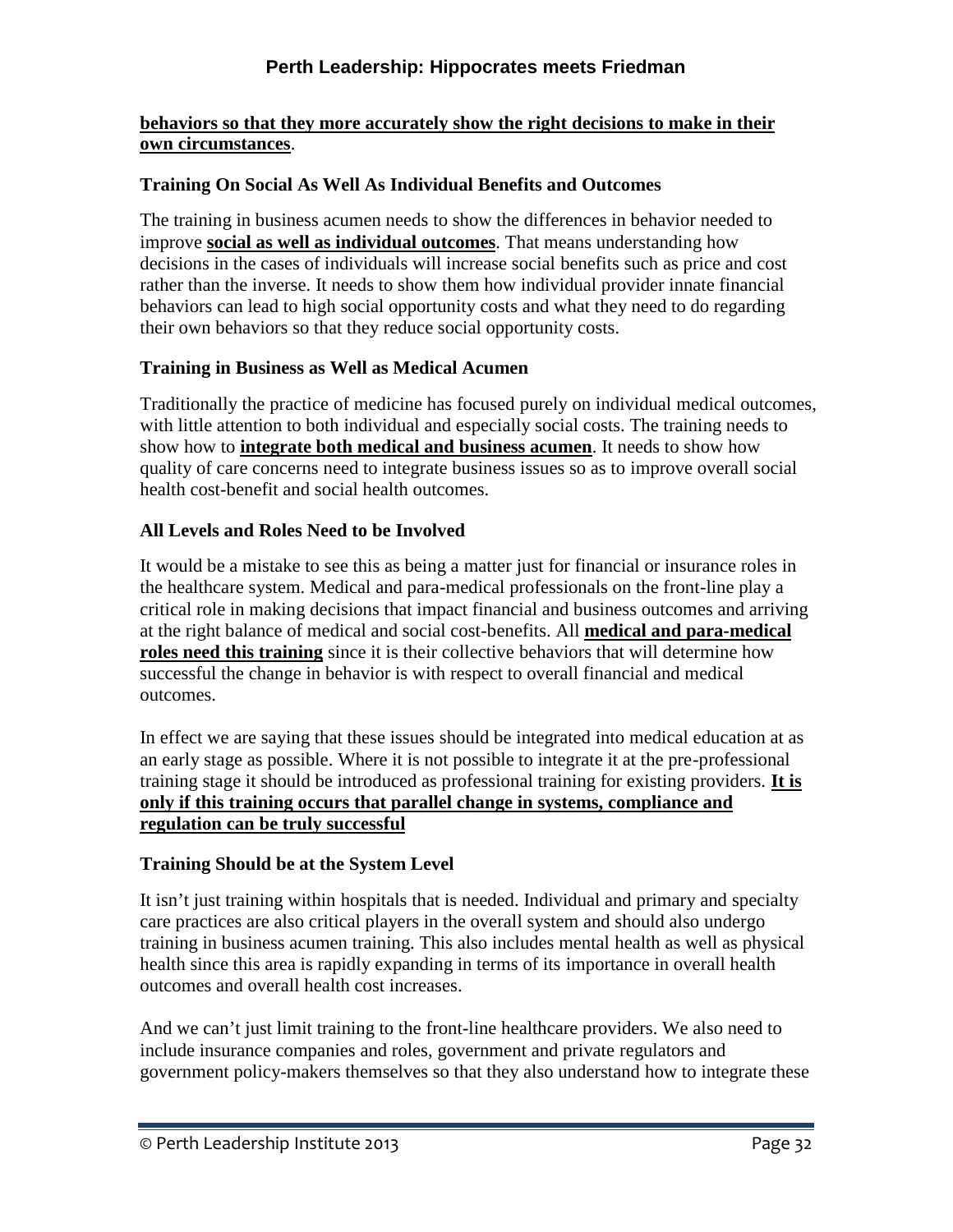approaches in business acumen into the broader healthcare system, its policies and regulations.

# **Appendix 1: Team Financial Performance Improvement Program (TFP)**

#### **Description**

A TFP

- Improves a team's profitability and financial performance.
- Achieves this by aligning the financial traits of executives (Financial Signatures<sup>™)</sup> and managers with their organization's financial performance targets
- Provides an assessment of each executive's and the leadership team's financial and leadership profiles
- Assesses their likely impact on achieving the desired financial performance target
- Identifies specific strengths, vulnerabilities and individual development possibilities
- Enables companies to more directly link executive assessment, development and team deployment to measurable business outcomes

#### **The Program**

Conducted on teams with a minimum of 3 members and a maximum of 35.

#### **Team Package Components**

- 1. Pre-session objectives and launch meeting
- 2. Complete assessments
- 3. Training, Team Feedback and Planning Session
- 4. Individual coaching sessions
- 5. Summary reports with recommended development plan

#### **1. Pre-session Objectives and Launch Meeting**

One session of two hours with team leader to do the following:

- Set out objectives
- Review expectations
- Discuss how the assessments will be used and who they will be seen by
- Set out tasks to be completed by team participants
- Review team business environment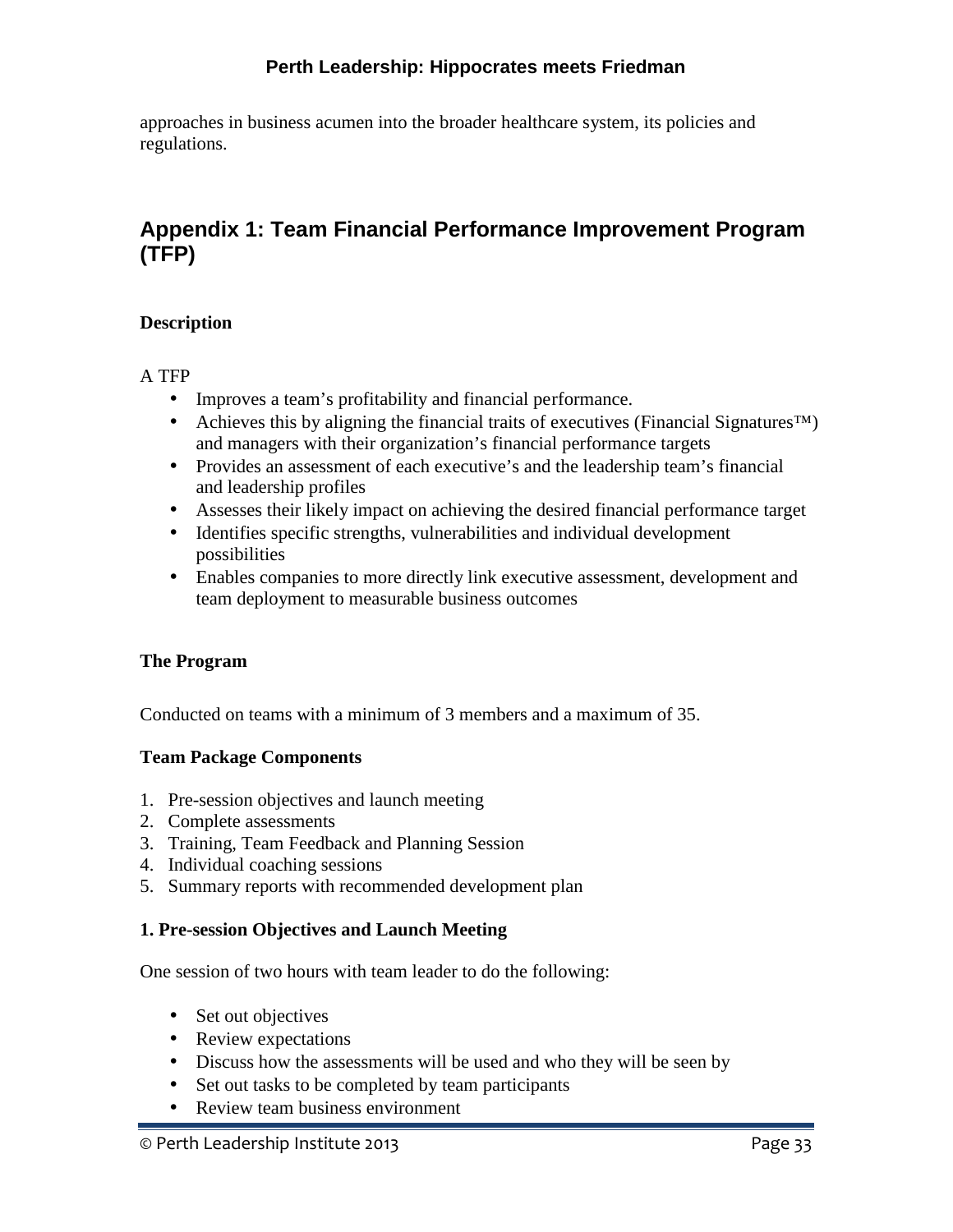- Set schedule
- Assign responsibilities for program implementation actions

#### **2. Complete Assessments**

#### Conduct **Perth Assessments**:

- $\bullet$  FOA
- EXOA
- CFOA assesses the company's Financial Signature<sup>TM</sup>

## **3. Training, Team Feedback and Planning Sessions**

Sessions to complete the following:

- Team Training Session on PLOM™ (half-day session)
- Team Feedback session on team assessment results (half-day)
- Financial Mission Impact Planning Meeting (half day)

#### **Team Training Session on PLOM™ (half-day session)**

• Orientation to the PLOM<sup>™</sup> model and research underlying the assessments so executives can have a platform to subsequently understand their personal and team assessment results

#### **Team Feedback session on Team Assessment Results (half-day)**

- Identifies the team's collective Financial Signature™™ and leadership outcome profile and the gaps in alignment with the business's financial performance and valuation target,
- Identifies realistic financial performance and valuation targets for the organization based on assessments and analyses.

#### **Financial Mission Impact Planning Meeting (half day)**

- Conduct a Financial Mission **Impact Action Plan** development session
- Develop a Financial Mission Impact Plan to improve the financial performance of the team and to align it more closely with financial performance targets.
- Provides recommended actions to improve team composition, deployment and financial performance outcomes.

#### **4. Individual Coaching Sessions**

- Conduct individual **coaching sessions** for all participants as part of a customized developmental program for each.
- Two post-assessment sessions  $2 \times 1.5$  hour sessions